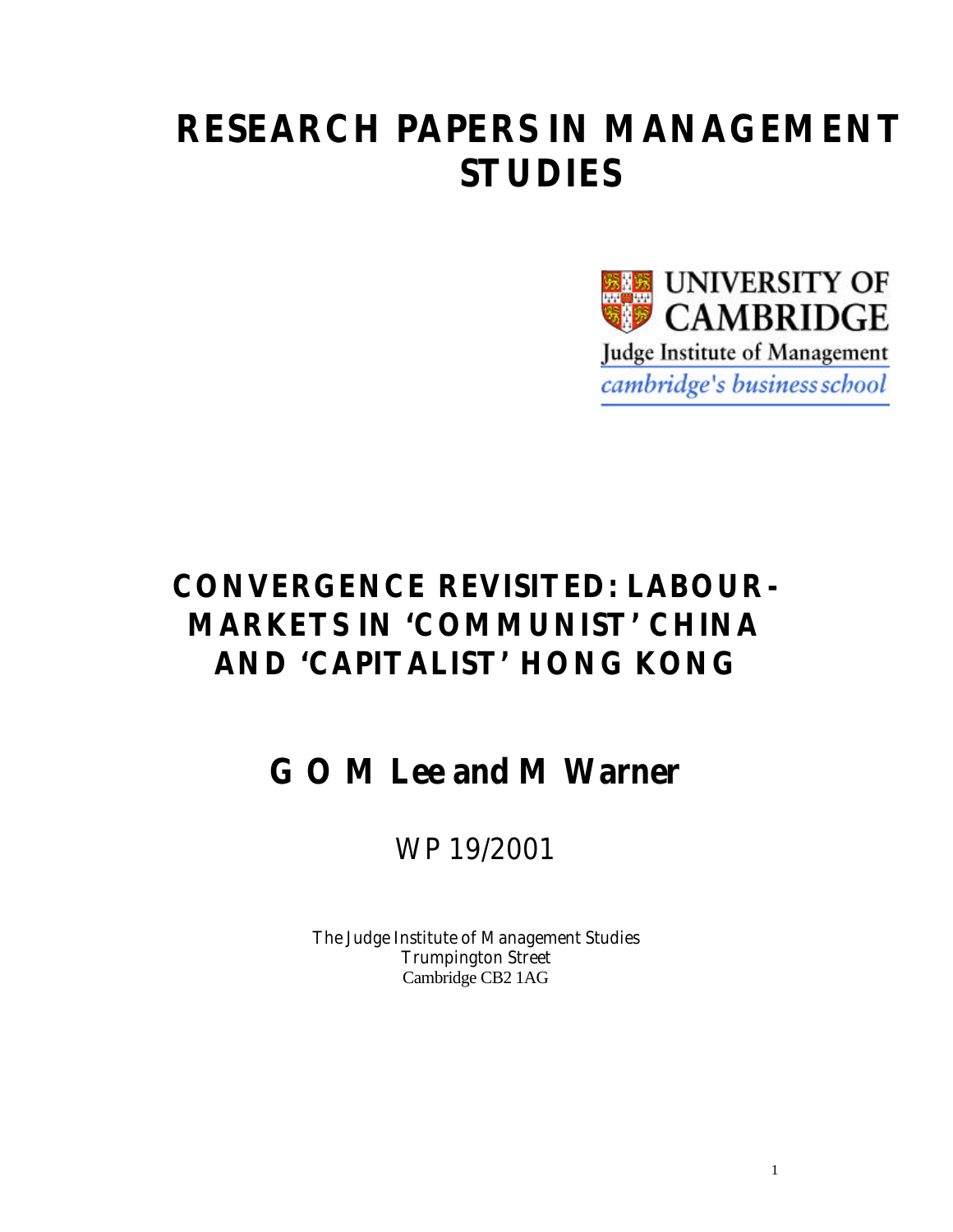## **Convergence Revisited: Labour-Markets in 'Communist China and 'Capitalist' Hong Kong**

### **GRACE O.M. LEE**

#### **MALCOLM WARNER**

#### **Abstract**

This paper asks whether, despite the difference in political ideologies, political structures and level of economic developments, the Hong Kong SAR and the People's Republic of China are converging in their labour-market policies and employment policies. With the advent of economic reforms in China since 1978 and the subsequent reforms in State-Owned Enterprises (SOEs), it is now evident that China has become a transitional economy with a 'nascent' labour-market evolving out of the command economy model, and it may be argued moving from a classic 'statist' case to relatively more centrist position on the spectrum of labour-markets. On the other hand, Hong Kong may be seen as moving from an open labour-market in a 'quasilaissez-faire' economic model, to a relatively more 'interventionist' case, as arguably government action increases in the wake of the Asian crisis. The authors argue that a relative degree of convergence, albeit within the constraints of the respective political and social systems, may be increasingly apparent.

#### **Key words**

China, Employment, Hong Kong SAR, Human Resources, Industrial Relations, Labour-market, Personnel, PRC, the State, Unemployment.

#### **Biographical Details**

Grace O.M. Lee is Associate Professor in the Department of Public and Social Administration, City University, Hong Kong. Email: sagrace@cityu.edu.hk

Malcolm Warner is Professor and Fellow, Wolfson College and Judge Institute of Management Studies, University of Cambridge. Email: m.warner@jims.cam.ac.uk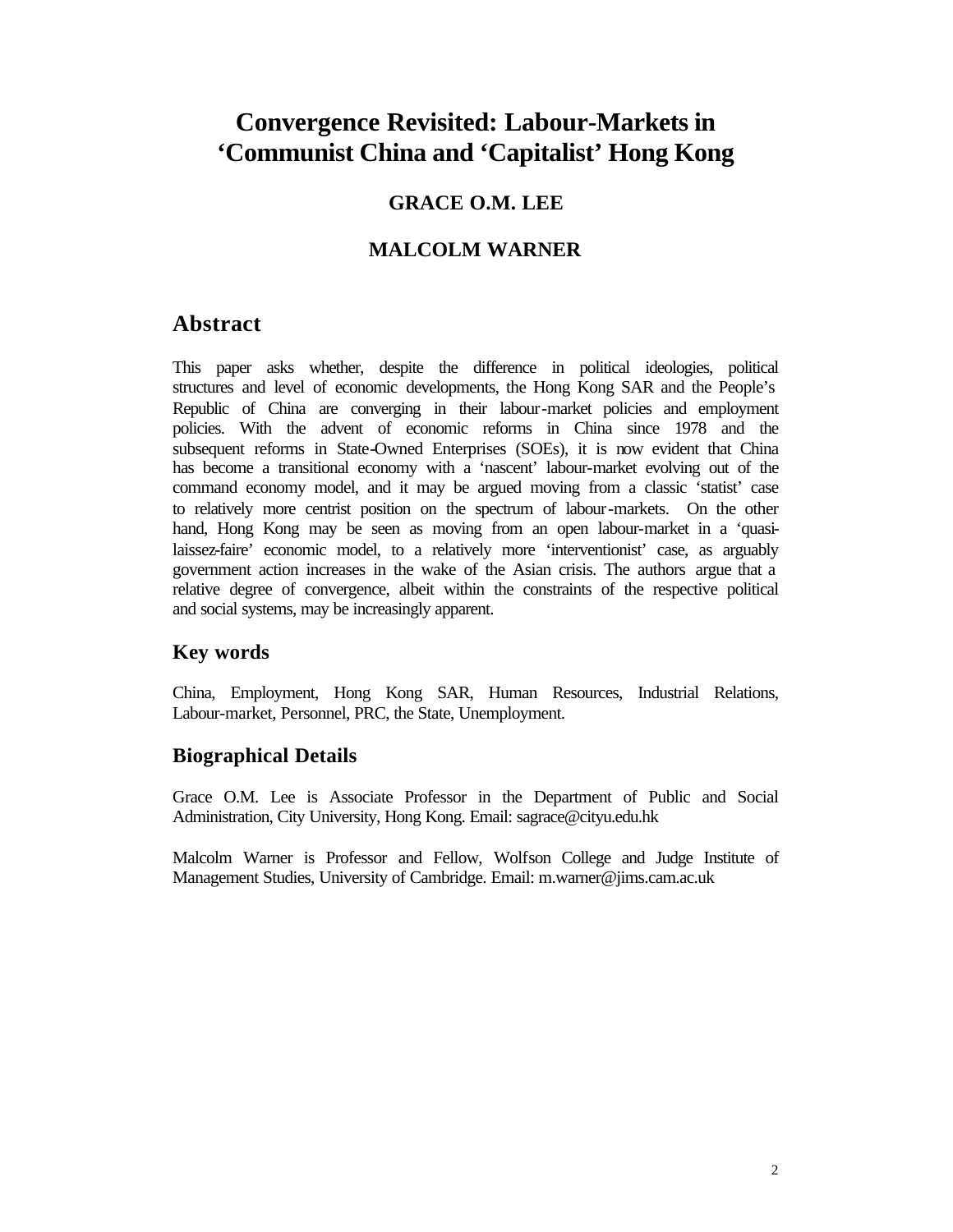## **Introduction**

Among the many Asia Pacific countries, it is most interesting to examine the diversity and possibly 'soft' (that is, relative) convergence of Hong Kong with its mainland 'mother-country' (see Warner 2001). The 150 years of British colonial rule in Hong Kong ended on 30 June 1997 with the return of sovereignty to the People's Republic of China (PRC). In view of the huge gap in political ideology, political structures and level of economic development, Hong Kong became a Special Administrative Region (SAR) of China. Table 1 compares the two places in terms of economic and social indicators.

Despite the difference in their political ideologies, political structures and level of economic developments, this paper asks whether Hong Kong and its mainland are now relatively converging economically and more specifically their labour-market policies and employment policies. With the advent of economic reforms in China since 1978 and the subsequent reforms in State-owned Enterprises (SOEs), China has fast become a 'transitional' economy, as economists call these, with a nascent labourmarket evolving out of the former command-economy model. It has been moving from a classic 'statist' model to a more centrist position on the spectrum of labourmarkets. On the other hand, Hong Kong we conjecture may be moving from an open labour-market in a quasi-laissez-faire economic model, to a relatively more 'interventionist' model.

The impact of the Asian financial crisis on unemployment across the Asia Pacific region has been uneven. Unemployment rates have varied from a higher level in those economies that have been seriously affected by the crisis to a lower one in those less affected (Warner, 2001, p.9). Those economies with official unemployment rates in 1998 of under 5 percent included Japan, Malaysia, Singapore and Taiwan; those just over this level were Hong Kong, South Korea and Thailand; Indonesia was a special case. The People's Republic of China was an even more special case where officially the jobless rate was 3.5 percent (but in reality was much higher and perhaps as high as 10 percent); indeed, in some regions, it was very much higher. By 2000, these unemployment figures across the Asia Pacific region were lower in some cases but the ranking has remained broadly the same. The creeping recession in the world economy in 2001 began to push these rates higher again. The situation after the World Trade Center bombings in New York City will no doubt create further economic uncertainty (see The Economist, 22 September, 2001, p. 86).

How far has government action regarding the growth of unemployment increased in the wake of the Asian financial crisis? How far has this been the case in both locations? How relative have been these shifts? This article examines the evidence for convergence in labour markets developments of Hong Kong (SAR) and Mainland China (PRC) in the late 1990s. Various hypotheses are derived from the early work on this topic by Dunlop, Kerr and colleagues (for example Dunlop et al, 1975; Kerr, 1983, 1988 and so on) in the post-World War Two period. The data, we believe, are suggestive that convergence may be occurring in our chosen geographical locations<sup>1</sup>.

Insert Table 1 about here.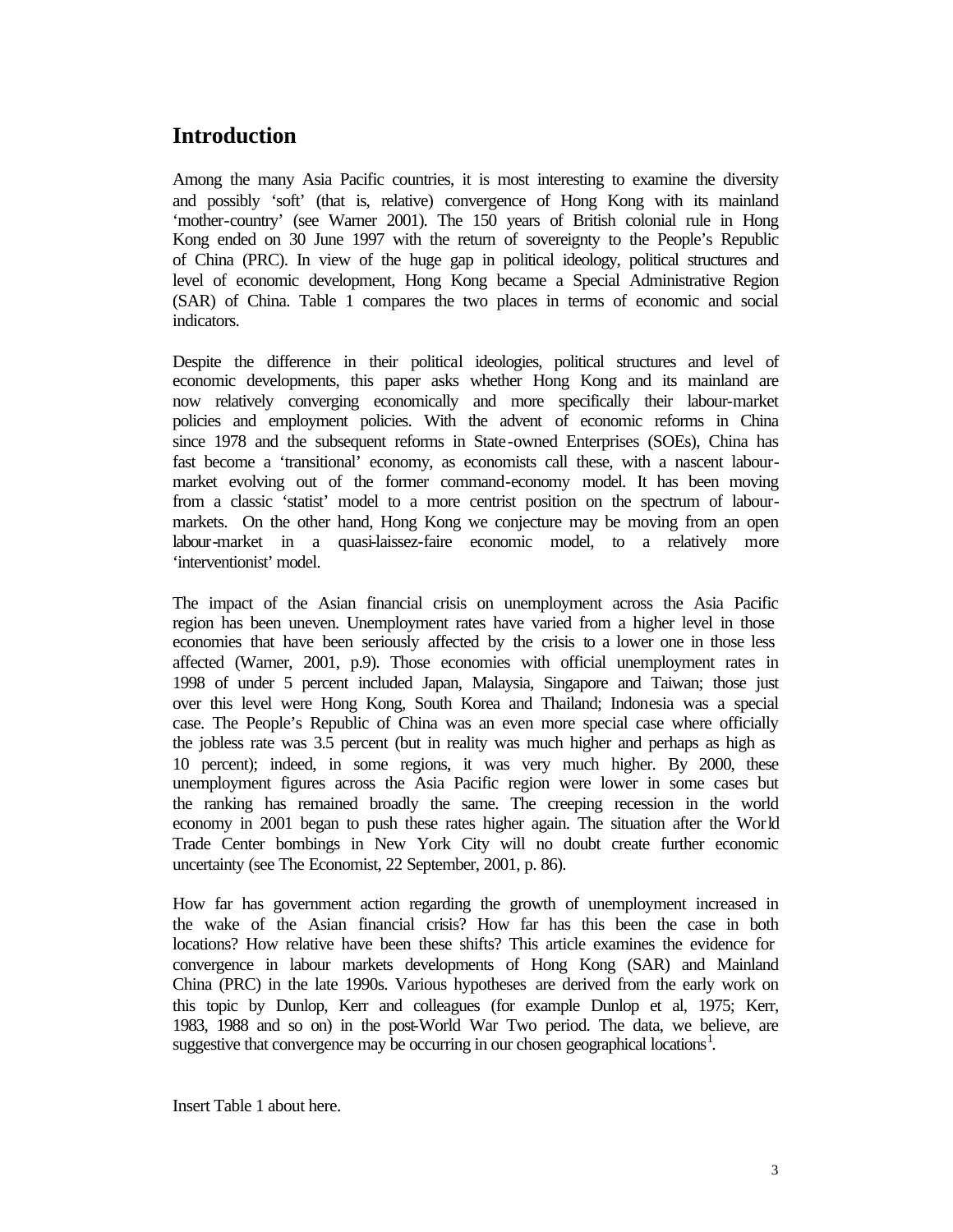### **CONVERGENCE REVISITED**

According to Clark Kerr (1983), 'convergence' means 'the tendency of societies to grow more alike, to develop similarities in structures, processes and performances', while 'diversity' refers to 'the existence of variety in these elements' (p3). In *Industrialism and Industrial Man Reconsidered* , two decades after the original work was published, Dunlop et al (1975) reiterated that 'the process of convergence moves sometimes faster and sometimes slower and is, on occasion, reversed, but it is a longrun development of fundamental significance. It points to the direction of change' (p37).

On reflection of the idea of 'pluralistic industrialism', Kerr (1983) added that 'we were correct in suggesting that the range of actual economic structures would narrow to those that could be identified as pluralistic, but we should have clarified that we were not necessarily implying the parallel development of pluralistic political structures. We should have made clear that we were talking essentially about economic and not about political pluralism' (p28). Kerr's qualification to their theory of 'convergence on pluralistic industrialism' coincides with Tinbergen and his colleagues' limiting their theory of 'convergence on the optimum' to 'economic aspects' of society and left as open questions whether convergence leads to common political structures (Kerr, 1983, p27). Nevertheless, Tinbergen (1959, quoted in Kerr, 1983, p13) was correct to say that economic regimes of whatever kind have, to a considerable degree, common tasks and objectives. These tasks and objectives include seeking to maximize the welfare of the people today and establishing an optimum rate of growth into the future. The two major means of achieving these results are the market and the State plan.

In an article entitled *Labour-markets: Their Character and Consequences*, Kerr (1950) distinguished between five types or 'models' of labour-markets: the 'perfect' market; the 'neoclassical' or not quite perfect market; the 'natural' market where, on a substantial basis and not just as minor imperfections, individual lack of knowledge, lack of skills, economic and non-economic costs of transfer, and inertia all enter in with major consequences; the 'institutional' market influenced or even controlled by policies and actions of employers, of unions, and of both together; and lastly, the 'managed' market (Kerr, 1988, p22-3).

The essence of the 'managed' market is that government actively intervenes in the wage and employment determination process to ensure that the labour-market operates in a competitive fashion. Two diametrically opposite approaches are possible. One is to use government power to break up all monopolistic elements in product and labour-markets, thereby creating a competitive market structure. The second approach improves on the undesirable performance of the natural and institutional markets by having government intervene directly on an on-going basis in the operation of the labour-market, such as facilitating job searches through the provision of moving subsidies to unemployed workers and providing work for the hard-core unemployed through government jobs programs (Kaufman, 1994, p165-6).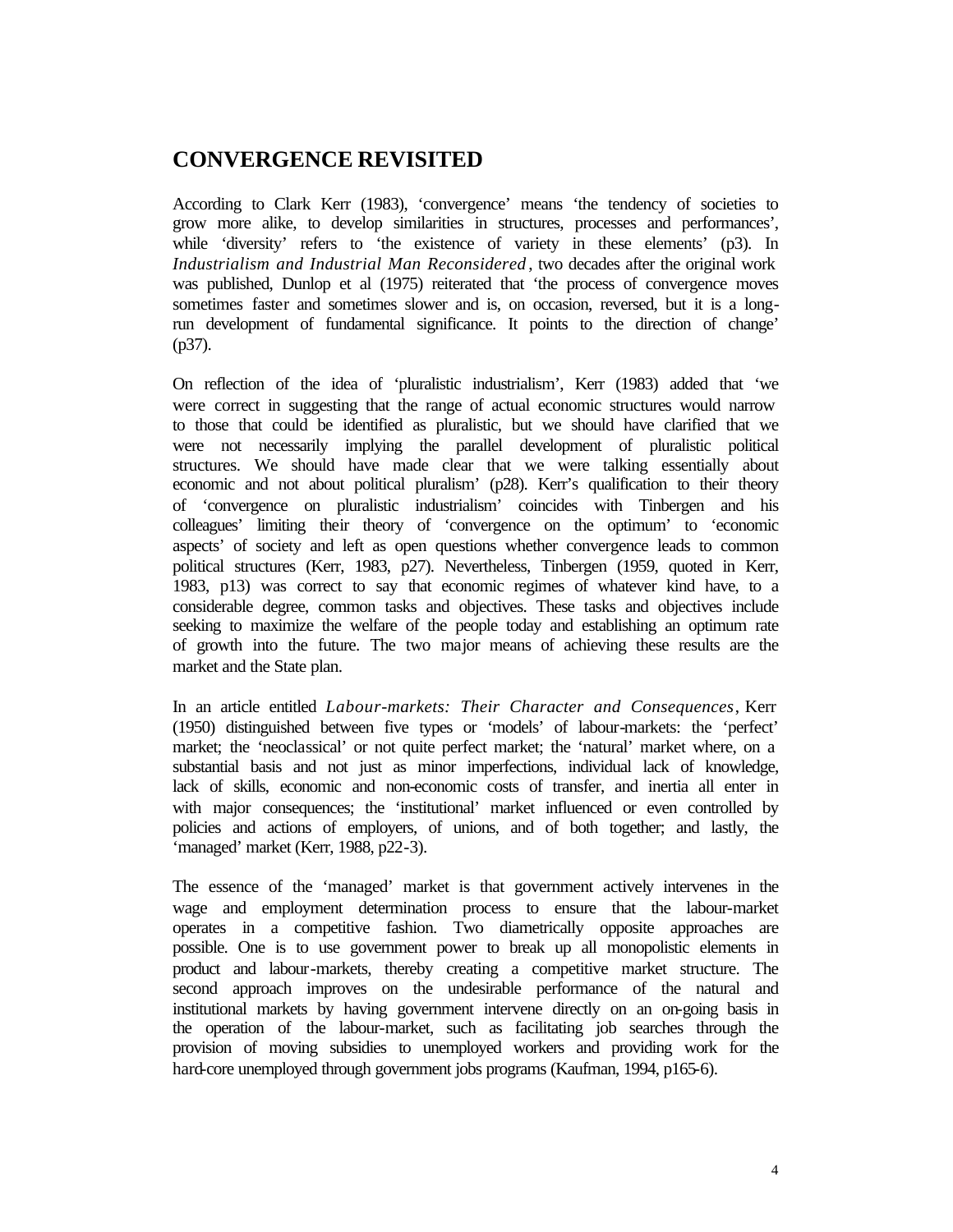The concept of 'convergence' also had been discussed by many scholars not only by the earlier ones cited (for example, Kerr, 1983;1988) but also contingency theorists (for example, Pugh and Hickson, 1996) from, say the 'Aston School', in that they argued that business organizations around the world have become more like each other than different due to common effects of size, technology and so on. Critics from a contrary line, the 'Aix School' which argued that 'societal' differences still remain (see Maurice and Sorge, 2000). Rowley (1997) had questioned 'convergence' in HRM in Asia Pacific and presented an overview of the debate on political/structural and cultural/societal constraints.

Additionally, the debate about convergence has become subsumed under the broader discussion of 'globalization' (for example by economic geographers like Dicken, 1998) by which economies become more alike due to the pressures of world-wide competition, notwithstanding the Chinese economy (see Nolan,  $2001$ )<sup>2</sup>. Pugh and Hickson (2002) have updated their thoughts on 'convergence' in a cross-cultural setting. We use the term 'convergence' to explore the trends in the two cities and systems, therefore employing it at these two levels.

Many sources (for example, the *World Factbook 2000*) agree that Hong Kong has long been a model of a 'free-market economy'. Before it became a SAR, this characteristic was undoubtedly apposite and it does remain recognizably 'capitalist'; this source. This argues that the Chinese leadership from 1978 onwards has been moving the mainland economy 'from a sluggish Soviet-style centrally planned economy to a more market-oriented economy but still within a rigid political framework of Communist Party control, as described in detail below' (ibid.).

The concept of 'convergence' was chosen because it was deemed appropriate in order to study the ways in which urban labour markets are affected by common forces in the economic environment. Both Shanghai and Hong Kong share the Chinese cultural settting but not the institutional one (see Ng and Lee, 1998). What we are discussing in this article is how given the new political status of Hong Kong and the shared culture with the mainland China, it may see convergent tendencies in spite of other differences we have noted.

## **ECONOMIC REFORMS IN CHINA**

Economic reforms in China can be classified into those of enterprises (both State and non-State enterprises) and those of markets (both output and factor markets) (Otsuka, Liu, Murakami, 1998, p5). Reforms of SOEs are intended to strengthen profit motives, thereby enhancing firms' productive efficiency.

Reforms of such enterprises, however, are not enough. In order to make profit-seeking a useful principle to guide enterprise behaviour, market prices must be determined in accordance with supply and demand forces. Market competition between State and non-State enterprises needs to be strengthened to nurture truly efficient enterprises and to eliminate or put pressure on inefficient ones by squeezing their profits. With the opening up of the economy in Deng Xiaoping's era, the Third Plenum of the Chinese Communist Party's Central Committee in 1978 introduced a comprehensive program of sweeping changes to the previous system of economic planning and management in the urban-industrial sector. Central planning and control over resource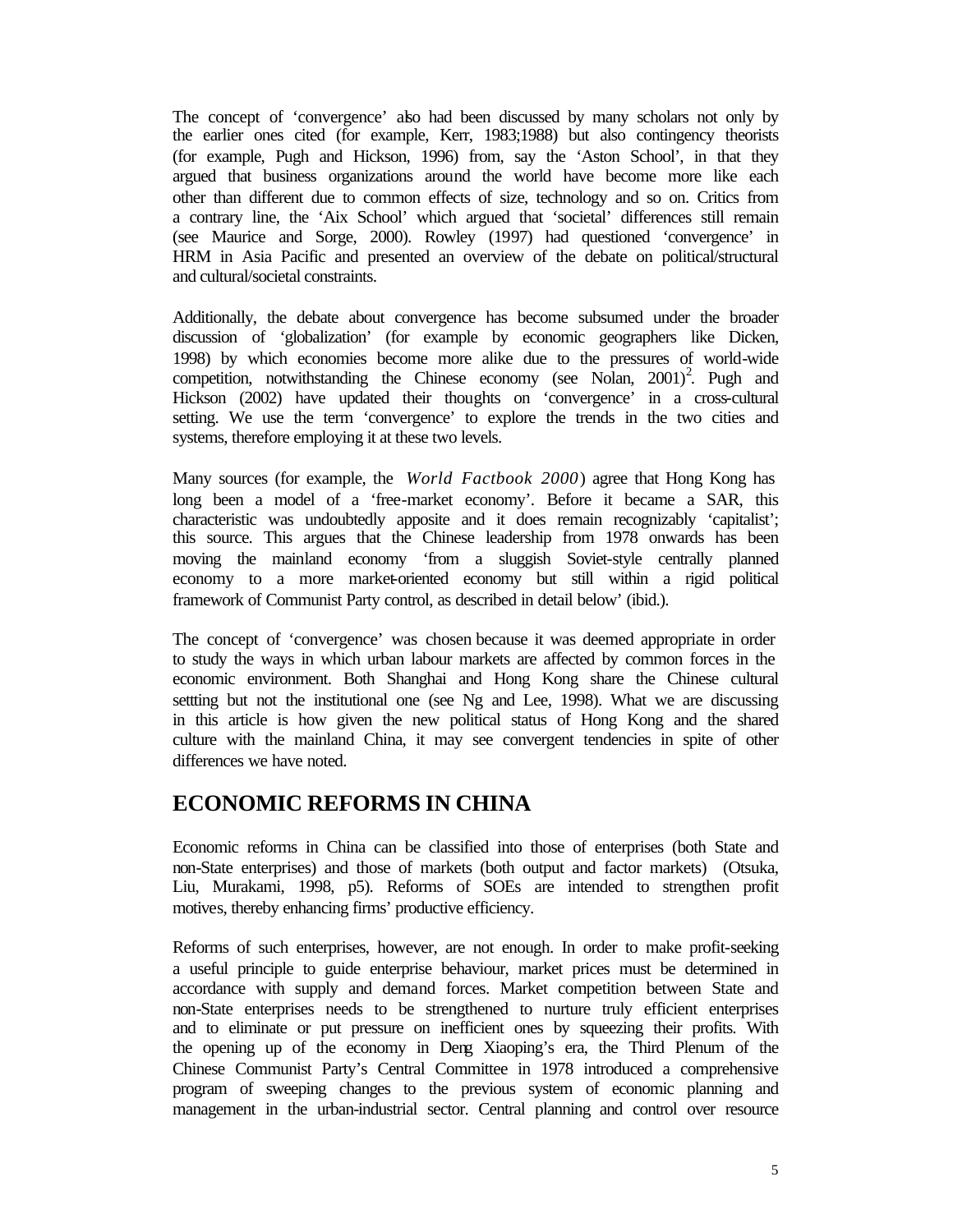allocation, pricing and distribution have been drawn back to permit the operation of market forces. Forms of non-State and foreign-funded enterprises have been allowed to develop and these have injected a powerful new competitive force into the economy. The major competitors of State enterprises are the rapidly growing township-village enterprises and foreign enterprises, established and controlled by township and village governments. These enterprises often cooperate with SOEs and foreign enterprises. In 1978, with the onset of Deng's reforms, over four-fifths of Chinese industrial output was produced by SOEs; by 1999, this proportion had been reduced to 26 percent<sup>3</sup>.

In order to achieve efficient resource allocation in the economy as a whole, nationwide labour-markets need to be developed which will be capable of reallocating these workers engaged in low-productive jobs to highly productive ones (see Meng, 2000). The oft-decried "iron rice-bowl" was a major reason for poor productivity. Prior to the economic reforms in 1978, the allocation of labour resources was by far the furthest from the market mechanism. In accordance with the principle of "unified employment and assignment", State labour bureaux at central and local levels had exercised a virtual monopoly over the allocation of urban labour, including both manual workers and technical-professional staff in both State and "big collective" sectors (White, 1987,p 115). Job assignment was based on State planning, with little consideration for personal preferences. Employment through assignment gradually extended to include all those entering the labour force, including demobilized army personnel. Labour mobility was tightly controlled, interregional transfers, especially transfers from underdeveloped to comparatively developed areas, was very difficult if not impossible (Han and Morishima, 1992) owing to the household registration system (the *hukou* system) and grain rationing system.

The young school leavers were assigned to a work-unit (*danwei*) which registered their citizenship status (*hukou*) (see Cheng and Seldon, 1994). This cultivated in the young people a mentality of dependence, thinking that the State should give them jobs. Although, in theory at least, individuals were not committed to workplaces against their will, refusal to join an officially assigned *danwei* could have serious repercussions, ranging from failure to find a permanent workplace to a politically tainted record. After job assignment, the individual found it hard to move from his or her original unit in the face of bureaucratic obstacles (inside and outside the enterprise) and other external controls, notably the *hukou* system and the ration coupons. Mismatching of people to jobs often resulted in discontentment, and thereby poor productivity and low morale. Consequently, the unified employment and assignment system had lowered the quality of the employees as a whole and was implemented at the expense of lowering labour productivity. A manager's power to dismiss workers and workers' motivations to move were both weak. In terms of job mobility, the consequences in urban China after 1960 were "low levels of inter-firm transfers, high levels of regional and enterprise autarky, and risk averse strategies of advancement that discouraged firm switching" (Davis, 1992, p1084).

## **RESEARCH METHODS**

The field research on which this article is based was carried in Shanghai and Hong Kong over the years 1998 and 1999 (with previous research, only used as a point of reference, having been undertaken by one of the authors in the mid-1990s- see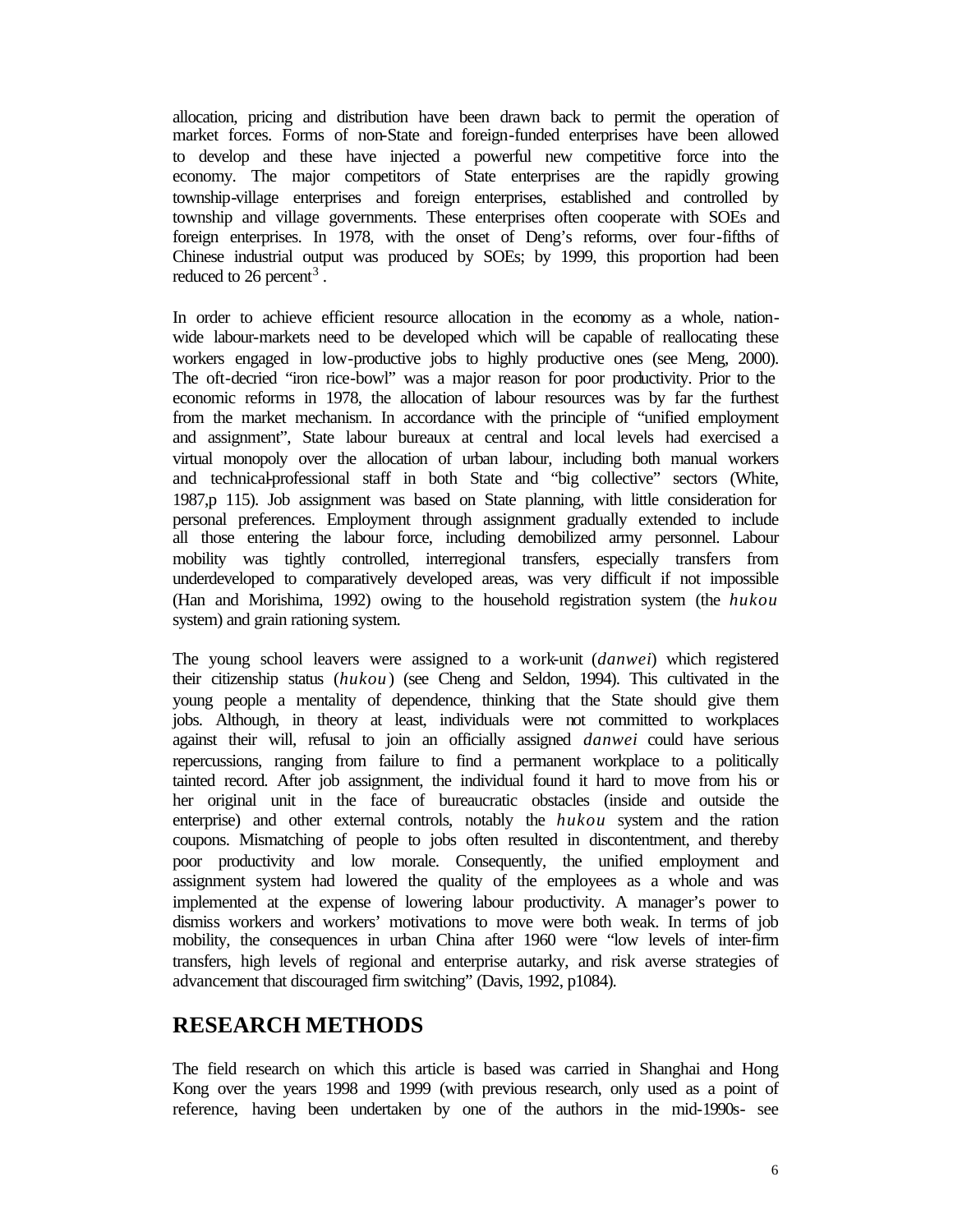Goodall and Warner, 1997). The present study concentrates on data collected in 1998/9 only but interpretation has been made using cited concepts and research published before this) .

The two cities were chosen because they are the two major cities on the eastern seaboard in the now re-united China. They are also rivals for the pre-eminent position as top financial centres not only for the PRC but also for East Asia. Shanghai is the more populous city with nearly 15 million inhabitants, against Hong Kong's 7 million; with a work-force respectively of around 8.5 million against 3.5 million respectively ( in the year 2000). But both are comparable in that they are both economically preeminent in their respective regional/national settings. We would argue that by choosing the main business and financial centre in Mainland China, we can then have a sound point of comparison with Hong Kong and thus show the main potential for convergence.

The main research method employed was open-ended qualitative interviews (n=>50) with policy-makers, managers, trade union representatives, workers and unemployed persons in 1998/1999, as well as collection and interpretation of primary and secondary documents, newspaper articles, statistics etc. Material collected from websites in both locations was also used.

Visits were made to various government departments including the Labour and Social Security Bureau in Shanghai and the Labour Department in Hong Kong. The operation of placement services, re-training services and social security insurance had been observed. To better understand the labour markets in Shanghai, visits were made to the re-employment centres, the talent markets (*rencai shichang*) and the job bazaars for the demobilized army (*budui*). State-managed social community service centres and industrial centres for the respective purposes of self-employment and job-creation were also visited during the field research in 1998/1999.

Figure 1 shows a summary of the hypotheses we have formulated on the possible convergence of the Chinese model towards that of the Hong Kong SAR model. These are based on arguments *grosso modo*, that the forces of globalization via the mechanisms of marketization - as exemplified by the Dengist market reforms since 1978 - has led to possibly convergent consequences in terms of labour-related variables.

We now set out in turn the main six hypotheses we have formulated in the light of the above. We believe this to be a sensible procedure and deal with each of what we consider to be important dependent variables in labour-market terms. In each case, we go from the *general* to the *particular*, since we are attempting to see the effect of the broader phenomenon of marketization affecting specific labour-market variables in the two respective city-locations, other things being equal.

*First*, we argue that the greater the degree of marketization, the more labour-market policies will converge. The degree of marketization, we argue, has acted as a 'push' factor moving the Chinese labour-market towards the centrist position in the spectrum of labour-markets noted above. *Second*, the greater the degree of marketization, the greater the chances of unemployment and downsizing. The structural reforms pursued by the Chinese government, we argue, will tend to displace surplus labour from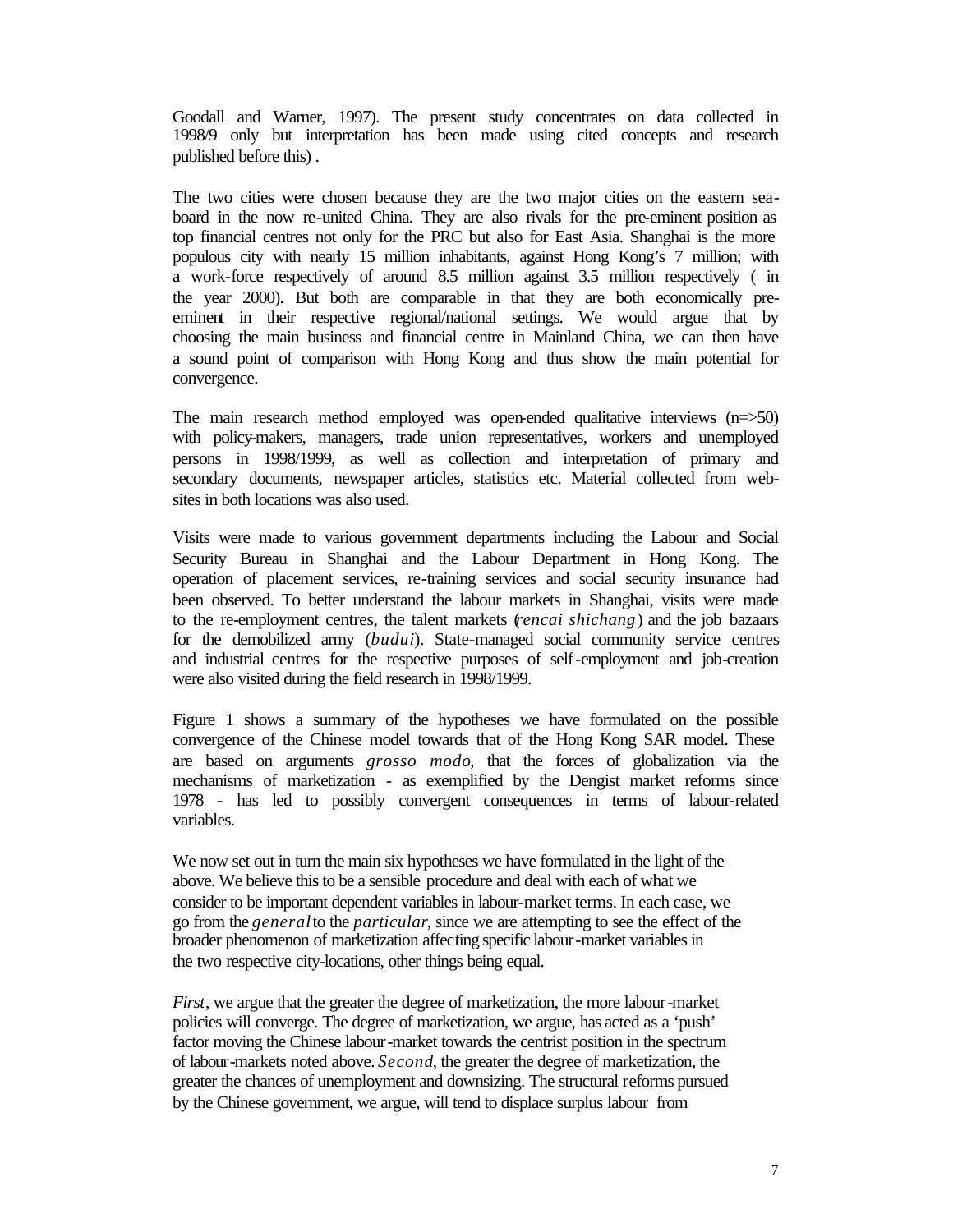employment in state-run firms. *Third*, the greater the degree of marketization, the greater the chances of re-employment, by which we mean, the opening-up of job opportunities where market-led demand has grown. *Fourth* , the greater the degree of marketization, the greater the chances of self-employment, whereby growth in consumer demand and structural reform will encourage small-scale employment opportunities. *Fifth* , the greater the degree of marketization, the higher the likelihood of employment moving from the state sector to the private sector. This will be increasingly the case where structural reform has caused SOEs to shrink or close altogether. *Last*, the greater the degree of marketization, the more the two systems of human resource management (HRM) will converge, as the formerly 'iron rice bowl' model is ended and a 'market-led' employment system is introduced.

#### **MARKETIZATION AND LABOUR MARKETS**

We will now attempt to 'test' each of the hypotheses, set out in Figure 1, vis a vis its exemplification in Shanghai, compared with Hong Kong. The results of our investigation are presented systematically under each heading. There then follows a wider discussion section.

Insert Figure 1 about here

*Hypothesis 1: The greater the degree of marketization, the more labour-market policies will converge.*

One important impact of the market reforms is a general broadening of work options. SOEs, although still a major employer, are no longer the only choice available. There are collective and private enterprises, and increasing numbers are pursuing the entrepreneurial track, with government encouragement. The existence of private enterprises was legitimised with the amendment to the Constitution in 1988. Employment opportunities now exist in Sino-foreign joint ventures or wholly owned foreign companies. As a result, the employment system has become relatively more flexible.

The squeamishness in the use of terminology before 1994 ('waiting for employment' (*daiye*) instead of 'unemployment' (*shiye*), and 'labour service market' (*laowu shichang*) instead of 'labour-market' (*laodongli shichang*) has disappeared (Chang, 1995). The practical policy proposals have clearly been aimed at changes in the direction of a 'labour-market' which, according to White (1987), possesses two important characteristics: (i) employment is entered into on the basis of an agreement between employer and employee, and terminated on the initiative of both or either party (subject to any contractual conditions). (ii) There is an exchange of labour power for a certain amount of remuneration, usually but not exclusively in the form of wage: labour power is sold as a commodity in a market, based on voluntary agreement. The 'dark side' of this new, 'free' labour-market has been explored by authors like Chan (2000).

On the labour-market supply side, workers have considerable freedom over their choice of employment. In contrast to the inflexible monolithic State alocation system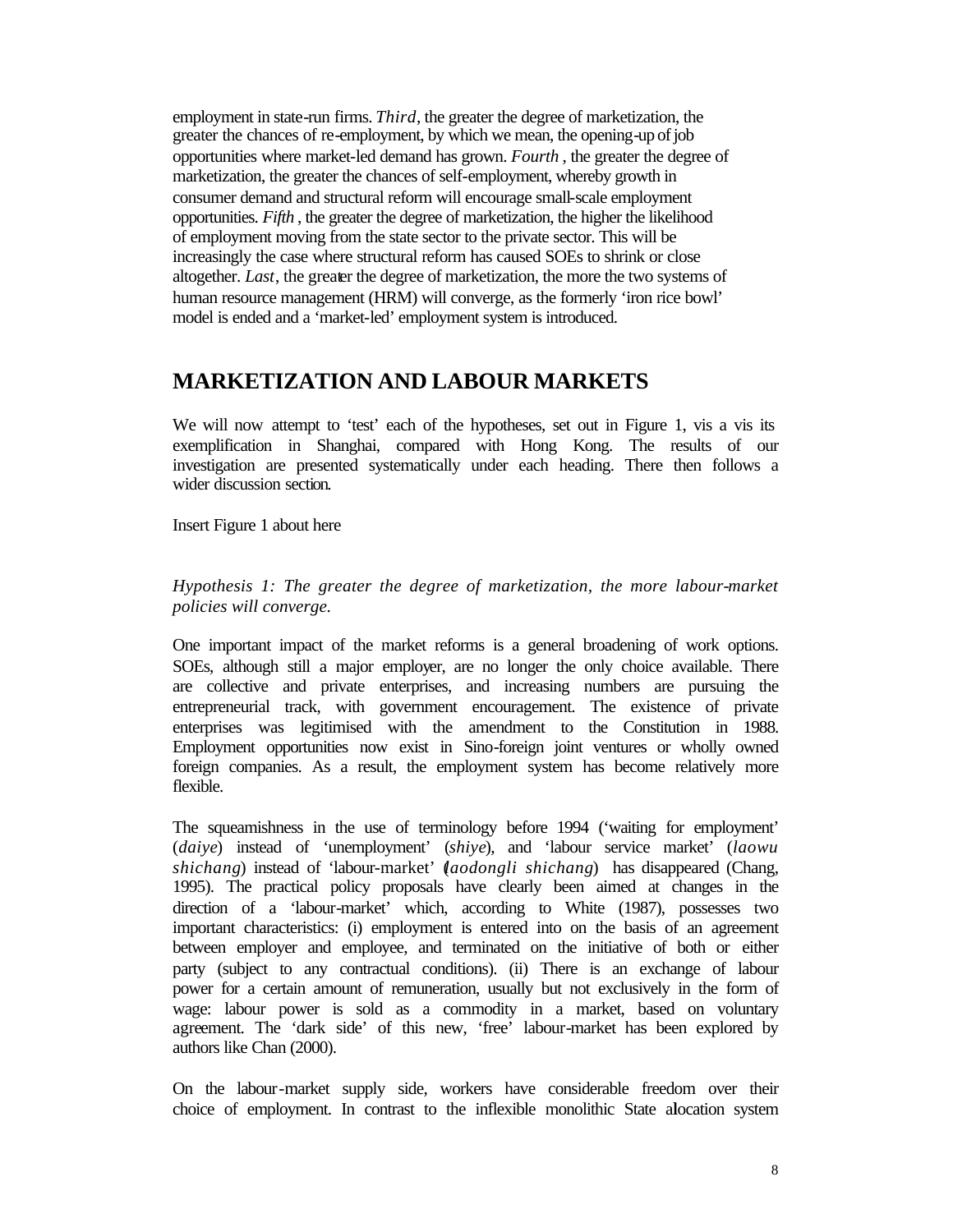that dominated the pre-reform era in the PRC in general and Shanghai in particular, workers now enjoy multiple avenues in search of jobs including self-initiated calls, street posters, word of mouth and personal recommendations from friends and relatives (as indeed was long the case in Hong Kong). On the demand side, employers adopt market and profit-driven policies. With costs and the imperatives of the labourmarket in mind, employers utilise various modes of recruitment and reward systems to secure workers in short supply (such as technical workers) as opposed to workers in plentiful supply (such as semi-skilled and unskilled workers). To compete for skilled workers that are in short supply, enterprises can offer attractive wages. Wages and working conditions may now coordinate the movement of labour from low to high waged jobs*.* Labour exchanges have been set up and private firms are free to recruit freely.

Affected by back-wash of the Asian financial crisis, the unemployment-rate in Hong Kong reached a record height of 6.3 per cent in February to April 1999. Altogether, 216,000 persons were out of a job. Hong Kong has never experienced such a serious unemployment situation for more than three decades. Accordingly, the State intervened in this model free-market economy on a scale not seen previously and out of line with neo-classical economic principles<sup>4</sup>. A high-level Task Force on Employment, chaired personally by the Financial Secretary of the Hong Kong Government, has met monthly since mid-1998 to promote job-creation and to monitor the employment situation, modifying the previous non-interventionist policies of earlier years. Further details of its labour-market policies will be set out in greater detail in the sections which follow, to illustrate our overall argument.

## **MARKETIZATION, UNEMPLOYMENT AND AND DOWNSIZING**

.

#### *Hypothesis 2: The greater the degree of marketization, the greater the chances of unemployment and downsizing.*

In September 1997, the Chinese government decided to transform most of its large and medium-sized SOEs into profitable concerns within a three-year period, and change the rules whereby they were managed. The aim was the pursuit of a competitive system in which only the best enterprises would survive (International Labour Organization, 2000). There is a comment that although Zhu Rongji's plan to solve the problems of the SOEs within three years may or may not succeed that quickly, the problem remains as to whether the market can absorb the large number of workers laid off by these enterprises $<sup>5</sup>$ .</sup>

Unemployment is, *pari passu* , growing by the day in China; the realistic total may be well over one in ten in many large cities; it may be over one in five in parts of the rust-belt in the north-east (*dongbei*). The highest reported joblessness cited is in Liaoning Province with over 22.4 percent, followed by Hunan with 21.3 percent; at city-level, Chongqing at 18 percent and Tianjin with 17 percent, both had noteworthy high levels of unemployment (see Documentation, 1999, p1106). In 1998, the urban registered unemployment rate rose to 3.1 per cent, and the rate of unemployed plus laid-off workers rocketed to 7.9 per cent in 1998 (World Bank, 2000, p4). SOEs will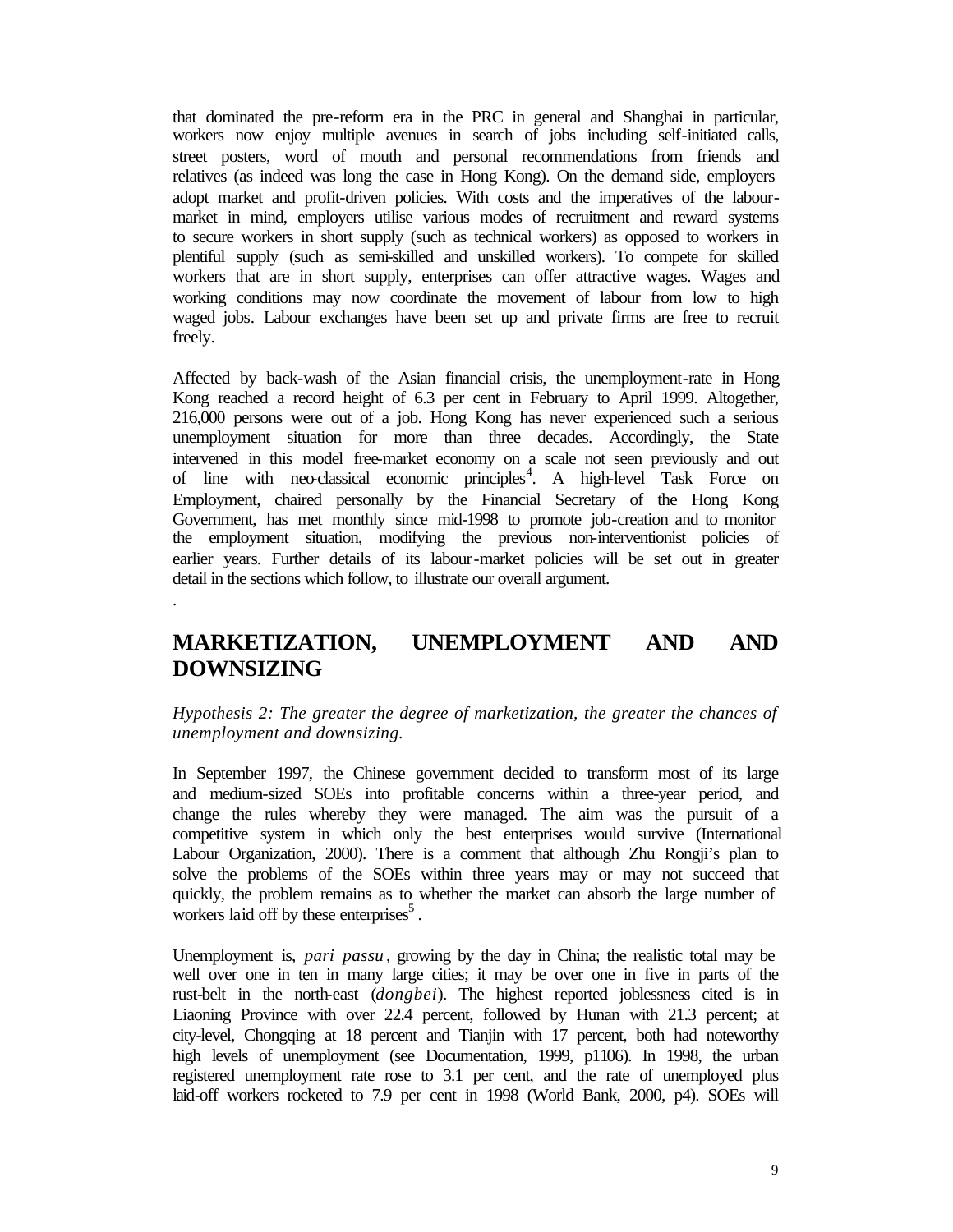also continue to lay off their surplus workers. A leading figure in the Chinese Academy of Social Sciences recently described joblessness as the biggest challenge currently facing the Chinese economic system; Professor Hu Angang, a CASS labour economist, cited figures to show that between 1993 and 1997, laid-off workers rose from 3 million to 15 million (with two in three from the SOEs). He estimated around 10-15 million more coming becoming unemployed in the coming years. During 1999, 6.1 million State enterprise workers lost their jobs (World Bank, 2000, p4). About 1.96 million workers were laid-off from SOEs in the first half of 2000, with a total reaching 6.77 million at the end of June 2000 (ibid.).

Shanghai has been one of fastest growing areas in China, however. Table 2 shows that its economy outgrew the national average in the last decade or so. Indeed, Shanghai's official unemployment-rate of 1.4 per cent in 1998 was much lower than that in the rest of the PRC as well as that in Hong Kong (6.1 percent) but this may be quite misleading. Indeed, caution has to be paid to differences in definitions. The national definition of unemployment is distinctive in China. According to the State Statistical Bureau, unemployment refers to the urban registered unemployed who possess nonagricultural residence; are within a certain age range (16 to 50 for male and 16 to 45 for female); are able and willing to work; and have registered with the local labour bureau for employment (Chinese Statistics Bureau, 1997, p588). Only the openly unemployed are eligible for unemployment benefits. In fact, another form of unemployment is perhaps more pervasive - 'hidden unemployment' - referring to workers, often in the State sector, who have been 'laid-off' (*xiagang*). The State Statistical Bureau defines 'laid-off' workers to be 'workers who have left their posts and are not engaged in other types of work in the same unit, but still maintain a labour relationship with the unit that they have worked' (Chinese Statistics Bureau, 1997, p 588). Workers who have been 'laid-off' are only given living subsidies (*shenghuofei*) instead of unemployment benefits, and are not included in the registered unemployment-rate; before long, the *xiagang* system will be phased out.

Insert Table 2 about here.

An examination of the causes of unemployment in Shanghai, 'hidden' and open, reveals an interesting result from the study, namely structural shifts in employment. Shanghai fell into the footsteps of Hong Kong in the 1980s and 1990s, namely the decline of the manufacturing sector, albeit to a lesser extent. A more fundamental factor leading to the structural shift and employment situation in Shanghai could be attributed to the move from command-economy to market-economy (see Warner, 1995). The Shanghai Statistical Bureau reported that as at 30 June 1997, 260,600 'laid-off' workers in Shanghai needed help in employment. Table 3 shows the nature of enterprises from which these workers were released and the causes of layoffs. More than 90 per cent of the layoffs occurred in State owned-enterprises and collective enterprises. Around 36.9 per cent of these enterprises suffered from financial difficulties and 8.5 per cent had either gone bankrupt or on the verge of bankruptcy.

Insert Table 3 about here.

Table 4 shows the profile of the workers 'laid-off' in Shanghai. They share very similar characteristics to workers retrenched from factories in Hong Kong: middleaged, low skilled, and predominantly female. Almost half of the 'laid-off' workers in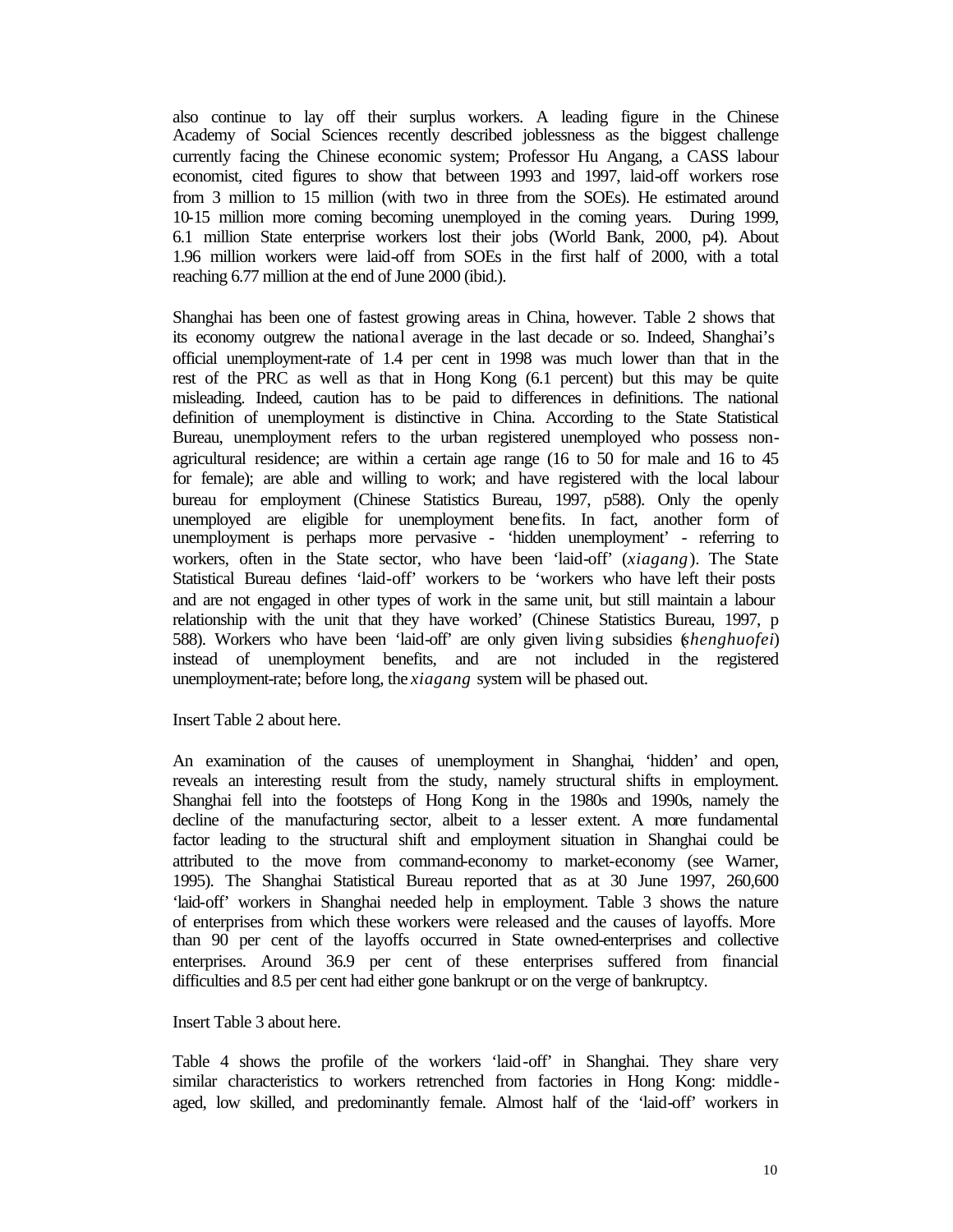Shanghai (47.2 percent) were aged of 41 and above; 72.2 per cent had only junior secondary qualifications; a slight majority were female (53.4 percent); and 70.5 per cent had their previous employment as unskilled workers.

Insert Table 4 about here.

Turning now to our findings on the Hong Kong SAR, we can see that its economy was more quickly and adversely hit by the Asian financial crisis. The property-market and the stock-market plunged. Figures released by the Land Registry showed 55,178 transactions recorded in the first half of 1998, down 52.3 per cent from the same period in 1997. The figure is a 38.5 per cent fall from the second half of 1997. The value of the first half-year transactions in 1998 amounted to \$183.97 billion, down 62 per cent from last year's first half and 52.1 per cent from the second half (Ko, 1998). The Hang Seng Index plunged from 16,800 to around 8,000 in August 1998. Trade and tourism were badly hit as Hong Kong's trading partners were suffering from even more severe setbacks. The crisis has precipitated a wave of business collapses and closures that inevitably led to layoffs and retrenchment.

Hong Kong adopts the definition of unemployment as laid out by the International Labour Organisation, that is, for a person aged 15 or over to be classified as unemployed, that person should not have had a job and should not have performed any work for pay or profit during the seven days before enumeration; and have been available for work during the seven days before enumeration; and have sought work during the thirty days before enumeration (Commissioner for Labour, 2000, p 76). Moreover, the concept of 'underemployment' does not exist in China. In the case of Hong Kong, the criteria for an employed person to be classified as underemployed are: involuntarily working less than 35 hours during the seven days before enumeration; or has sought additional work during the thirty days before enumeration (ibid.).

Parallel to business closures has been the emergence of austerity measures adopted elsewhere in the private sector to rationalize, consolidate and cut back labour costs. Downsizing, flexi-hiring, flexi-pay package, pay-pause, outsourcing, short-time working, job sharing, extended holidays and leave of absence, part-time and piecework hiring as well as other associated practices of labour-saving measures have become common practice not only in small industries but also in the primary sector, particularly since the Asian financial crisis (Ng and Lee, 1998, p173).

Fortunately, along with the economic recovery of other Asian countries, the economy of Hong Kong began to resume double-digit growth in the year 2000. Yet, closer examination of the profiles of the unemployed, paying particular attention to their previous employment by industry and by occupation, will reveal the fact that Hong Kong has not only transited from the manufacturing to the service era, but has moved into a knowledge-based economy. However, most low -income workers do not have the necessary skills or the educational background to adapt to the new economy.

Hypothesis 2 may apply equally to both Shanghai and Hong Kong labour-markets but it may be even more so the case vis a vis the Mainland Chinese labour-markets, because of their previous constraints on job flexibility.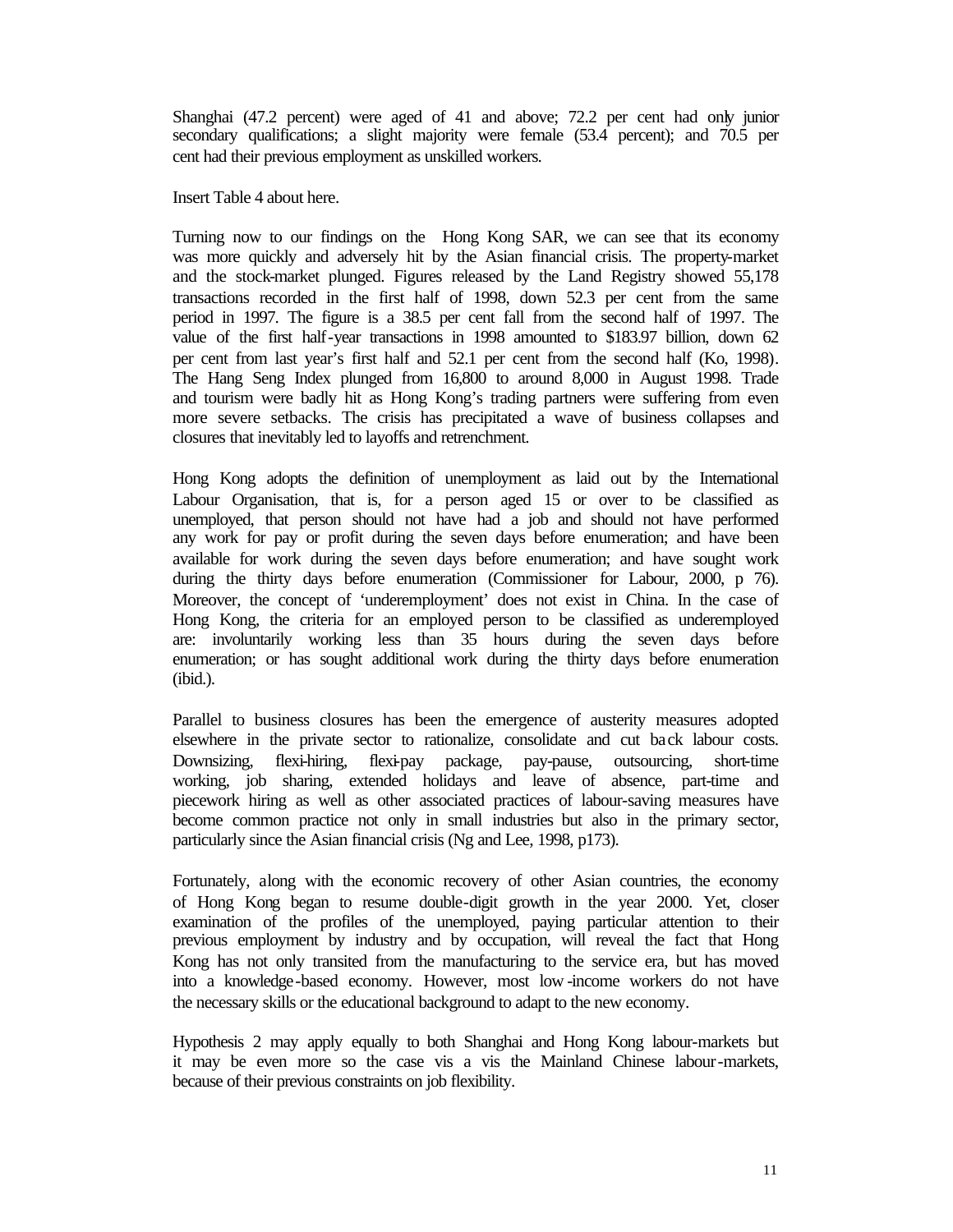## **MARKETIZATION AND RE-EMPLOYMENT: SHANGHAI**

*Hypothesis 3: The greater the degree of marketization, the greater the chances of reemployment.*

*Hypothesis 4: The greater the degree of marketization, the greater of chances of selfemployment.*

We take the above two hypotheses together and then examine possible evidence of each, first in Shanghai, then later in Hong Kong. The main result of the study is evident here. Marketization, we may observe, has enabled the labour-market to move in a more flexible way, albeit paradoxically with a degree of State-encouragement and even guidance.

In light of the vast number of people made redundant and the inadequacy of the insurance system and social assistance available, re-employment in the PRC has required mobilisation of efforts on a comprehensive scale (Field interviews, December, 1998). All State enterprises that make workers redundant are obliged to set up re-employment service centres (International Labour Organization, 2000). Lossmaking enterprises can apply for State co-financing: the Ministry of Finance and local sources such as the unemployment fund each provide one third, the enterprise provide the remaining third.

The responsibilities of the Re-employment Centres within enterprises in China are as follows:-

- ß To make a social benefit payment equivalent to the level of unemployment insurance payments to persons made redundant. After three years of unemployment redundant staff lose their employment relationship with the enterprise and are entitled to unemployment insurance or social assistance, depending on the case;
- To pay old-age insurance;
- To pay health insurance;
- To pay unemployment insurance;
- ß To provide occupational information and re-employment training programmes;
- ß To monitor the progress of redundant staff and to help them to find new jobs.

In Shanghai, private agencies are restricted and public employment services operate under near-monopoly conditions. There are 452 registered employment agencies in Shanghai, of which 338 are established under the Labour Administration Division that includes district and street organisations; 110 are operated by industries and social organisations like All-China Federation of Trade Unions (ACFTU) trade unions, Association for the Handicapped, Association of Women; and only four of them are run by private operations (Field interviews, June 1999). According to the deputy head of a District Labour Bureau in Shanghai, privately operated employment agencies are not encouraged because, first, they are profit-making. Employment agencies run by the State are free of charge, and those run by the various industries and organisations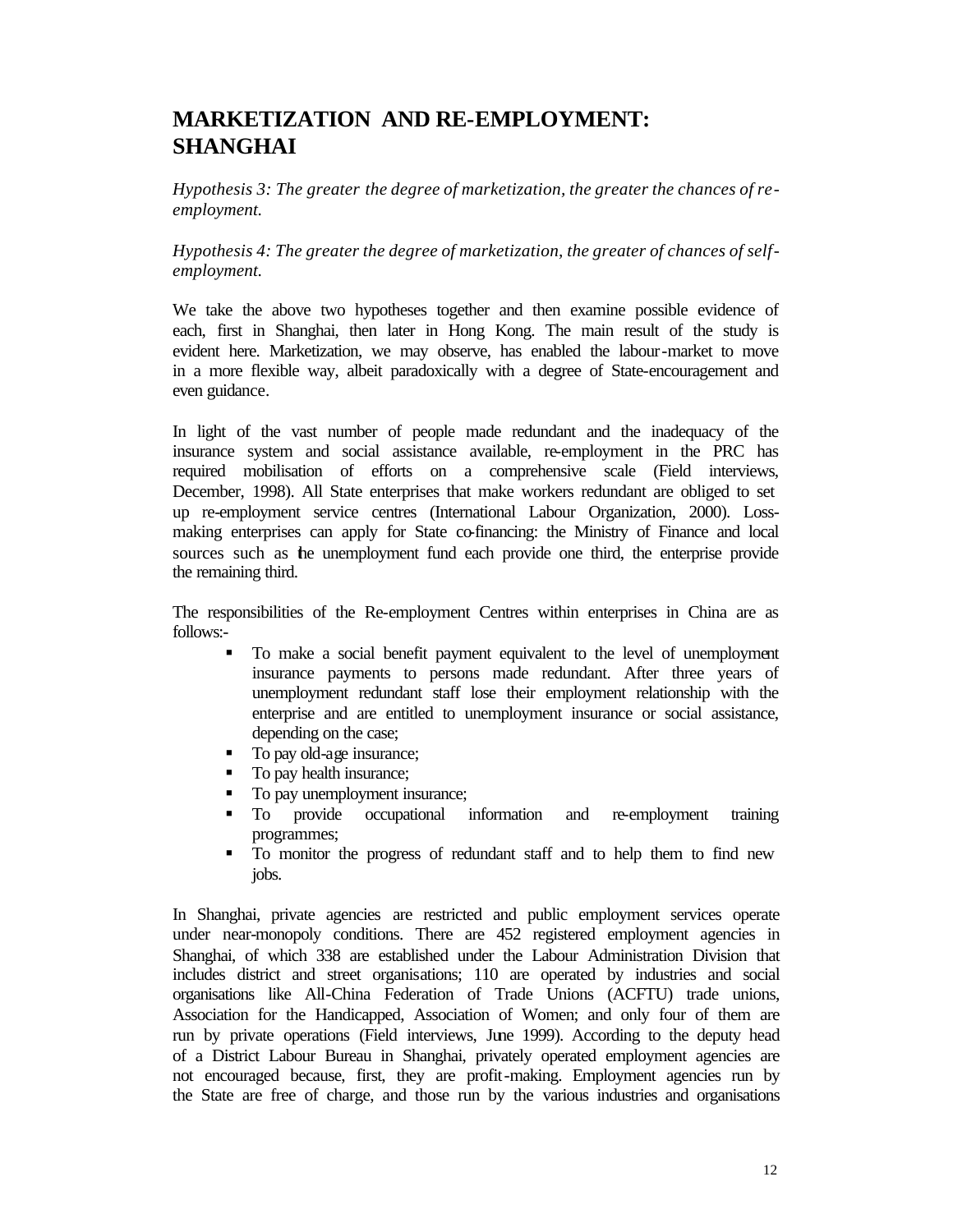are charged on a cost-recovery basis; second, private employment agencies are not able to provide comprehensive services to the job-seekers (ibid.) (Field interviews, July 1999).

Since 1994, the Regulations on Placement Service, enforced by the Labour and Social Security Bureau, set standards on employment services in Shanghai (Field interviews, June 1999). In the past, enterprises could only apply for additional workers through the government bureaux. At present, enterprises can register their vacancies with the placement centres but select workers through open recruitment. All the State established agencies are linked vertically (from city, municipalities, districts, to street organisations) and horizontally among agencies at the same level. The network also linked nine employment agencies set up by the industries. Starting from 1 July 1997, State-operated employment agencies in Shanghai have been inter-connected to provide real-time information on the job market to job-seekers (Field interviews, January 1998). Apart from displaying job vacancies, information on re-training is also available on the network. Table 5 shows the number of job-seekers registered with the Shanghai Labour Bureau, the number of vacancies received, as well as its referral and placement rates.

Insert Table 5 about here.

Placement officers provide counselling to job-seekers on labour-market information, and re-educate those who possess the 'iron rice-bowl' mentality to change in Chinese enterprises. All counsellors are trained and are required to pass a professional examination annually. Overseas training in Germany has been arranged for outstanding counsellors. The State closely monitors the situation of workers who have been 'disassociated' from the State enterprises. The hardship cases are entitled to a subsistence allowance *(zuidi shenghui butei)* of 244 yuan per month when repeated referrals, counselling, and re-training do not work (Field interviews, May 1999). Yet, the Chinese government is extremely careful to balance between stringent procedures and social stability. In any case, subsistence allowance is only payable for two years, after which the unemployed will only be entitled to a maximum unemployment insurance of 400 yuan per month (about half the average urban monthly wage in the PRC at the time) depending on various factors like age, and years of contribution to unemployment insurance (Field interviews, June 1999).

Re-training is often needed prior to successful re-employment. Re-training in Shanghai is free of charge for job-seekers certified to be laid-off (*xiagang)* workers and unemployed. However, if training is for self-development purpose, each trainee will have to pay 300 yuan (there were just over 8 yuan or Renminbi [RMB] to 1 US\$ at the time of writing) for joining the course. The training programmes, designed, financed and delivered by the government, are linked to the needs of the market. The training-centres are attached to the placement centres, widely known in Shanghai as *tsiendian hou gongchang* (employment-service provided in the shop, training in the backyard). Each class will have about 40 trainees. The length of training differs from job to job: domestic helpers will be trained for three weeks, six hours a day; cooks and technicians will receive training for half a year, but three days a week. According to the head of the training-centre visited, as a result of training, the success-rate in job placement is often boosted from the normal rate of below 30 per cent to as high as 70 per cent for domestic helpers (Field interviews, June 1999).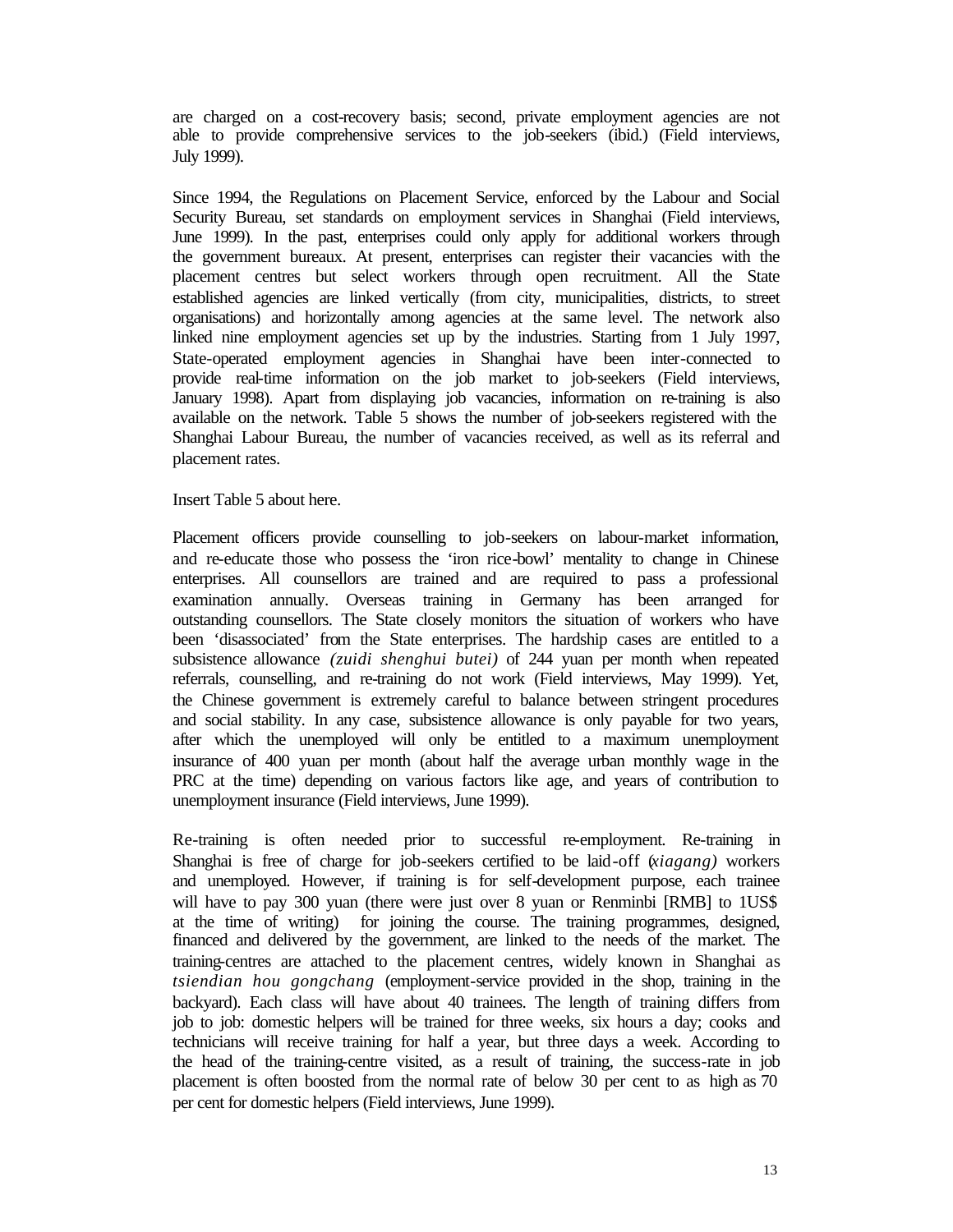To open up more jobs for re-employment in Shanghai, the government has made use of job-creation strategies. Direct public employment creation attempts to alleviate unemployment by creating jobs and hiring the unemployed directly. It targets the displaced and the long-term unemployed, with a view to helping them regain contact with the labour-market, thereby minimising the probability of stigmatisation, skills obsolescence, and marginalisation. To create more employment opportunities, the Shanghai Labour Bureau invested in minor improvement programmes at the districtlevel, and was successful in creating over 20,000 vacancies in 1999 (Field interviews, May 1999). These vacancies concentrate on public hygiene (*baojien* ), public security (*baoan*), environmental protection (*baolui*), and the maintenance of public facilities (*baoyang*).

The *Baibang* Community Service Company ('*Baibang*' meaning 'a hundred forms of help') and the *Baibang* Industrial Centre are examples of self-employment creation in Shanghai (Field interviews, June 1999). The former will take care of the aged and the less-educated redundant workers, while the latter will cater for the needs of semiskilled workers. The *Baibang* Community Service Company was set up in 1994 to match the employment needs of workers 'laid-off' to the need for family services in the community. Officials who run the company are seconded from the Ministry of Social Welfare. They rely on the District Committees to identify *xiagang* workers and their appropriate skills. Government training institutes provide free training and accreditation of the worker's skills. Promotion of the service is through street-posters, free local media such as newspapers, television and radio-broadcasts, and word-ofmouth. Services are developed according to the needs of the neighbourhood, such as, childcare, elderly care, cleaning and preparation of meals. (Field interviews, June 1999). The company charges a commission ranging from 20 to 50 yuan from the workers, and 10 per cent or 50 yuan per job from the family-service recipient. As of June 1999, the company claimed it was successful in finding jobs for over 200,000 workers over the five years of its existence (ibid.) (Field interviews, June 1999).

Another self-employment creation agency in Shanghai is the *Baibang* Industrial Centre established in May 1998 (Field interviews, June 1999). A bankrupt Stateowned coal-products factory was re-structured into 18 units leased to redundant worker-entrepreneurs. The government provides start-off loans each ranging from 50,000 to 150,000 yuan. Employees working in the industrial centre should either be workers 'laid-off' or retired from State enterprises (the ratio is about 70 to 30). The factory-units share overheads such as a meeting-room for business liaison; cost of factory management for services like ordering lunch-boxes and sanitation matters; and clerical support for co-ordination with different government departments on payment of fees. They also benefit from concessions in rent; miscellaneous fees and taxes; and profit tax. The first three years are exempted and reduced by half for the next three years if 60 per cent of the workers employed are *xiagan*g workers. The idea has been considered a modest success as 25 people have left the factory to become selfemployed (*geitihu*) and two others have left to set up their own business. Four branch industrial centres have been set up along similar lines of support for entrepreneurship (ibid..). Davis's research in Shanghai suggested that 'Shanghai men who became selfemployed between 1990 and 1995 were both *pushed* into this direction by the unpleasant or unrewarding jobs they held in 1990 and *enabled* to take such risks by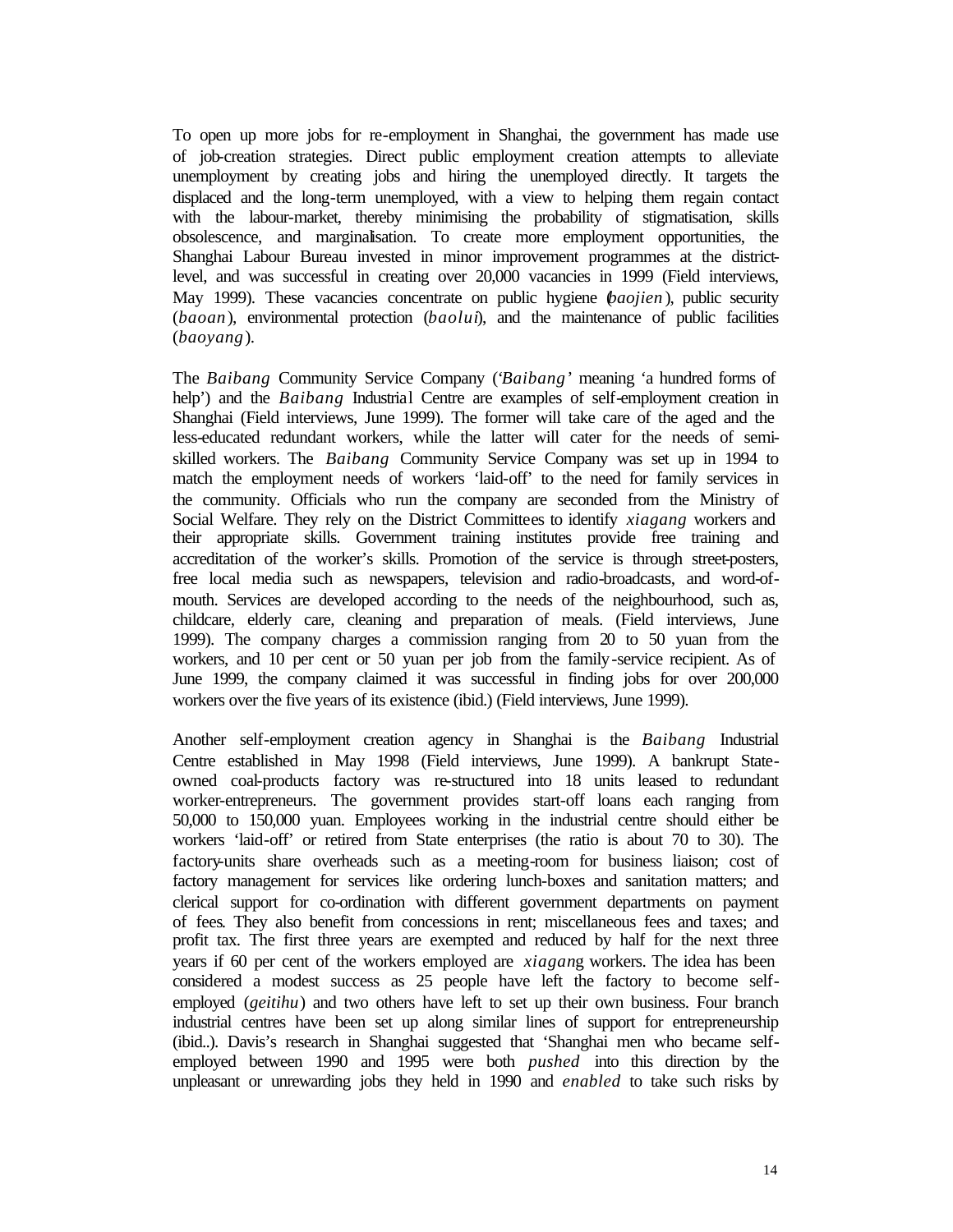the personal experience and resources that allowed them to imagine success in competitive, risky lines of work' (Davis, 1999, p39).

## **MARKETIZATION AND RE-EMPLOYMENT: HONG KONG**

The results of our study vis a vis Hong Kong are interesting here. The Hong Kong Government now relies more and more on re-training to cope with the problem of skills mismatch between supply and demand vis a vis its unemployment profile (see Table 6) in what has been to date as close to the neo-classical economists' labourmarket as found anywhere (see Meng, 2000, pp. 190-195). The Employees Re-training Board (ERB) is an independent statutory body set up under the Employees Re-training Ordinance in 1992. The ERB functions to provide re-training to eligible workers to assist them in taking on new or enhanced skills so that they can adjust to changes in the economic environment. ERB consists of a governing body comprising representatives from employers,t employees, the government, as well as training institutions and manpower practitioners (Employees Re-training Board, 2000). Since its establishment a the end of March 2000, the ERB has provided a total of 369,490 retraining places. As at 31 March 1999, there were 52 active training bodies offering 163 re-training courses at 135 re-training-centres throughout the territory (Annual Report of Employees Re-training Board, 2000, p15).

Insert Table 6 about here.

All full-time courses are free of charge in Hong Kong. In addition, re-trainees attending full-time courses that last for one week and above can apply for a re-training allowance amounting to a maximum of HK\$4,000 per month. Re-trainees who attend part-time and evening programmes have to pay a course fee of some 40 per cent of the training costs. For low -income or unemployed persons, such fees could be refunded provided that they have attained at least 80 per cent attendance rate (Field interviews, June 1999).

The Employees Re-training Board (ERB) in Hong Kong has been providing wage subsidies to employers of 'tailor-made' training courses since May 1993 (Lee, 1996, p120-1). The subsidy depends on the age of the trainee and the level of skills. For unskilled workers, the ERB will subsidise one-third of the trainee's monthly salary for one month (trainees aged between 30 and 39); two months (over 39 years of age); and three months (over the age of 50 or are handicapped) depending on individual cases. Wage-subsidies of half a month's salary have been introduced for skilled and semiskilled workers (monthly salary of not less than HK\$7,000 -there were just over 7.7 HK\$ to 1 US\$ at the time of writing) since July 1995. Wage-subsidies for re-trainees aged between 30 and 39 will last for three months, while re-trainees aged over 39 will be subsidised for six months (Field interviews, September 1999).

Job counselling and placement services are available to re-trainees. A recently established computer- network between Hong Kong ERB and the Employment Services Division of the Labour Department also enhanced the efficiency of the system. Employment services serve brokerage-functions, matching jobs with jobseekers. Hong Kong is a vibrant free market economy. The Local Employment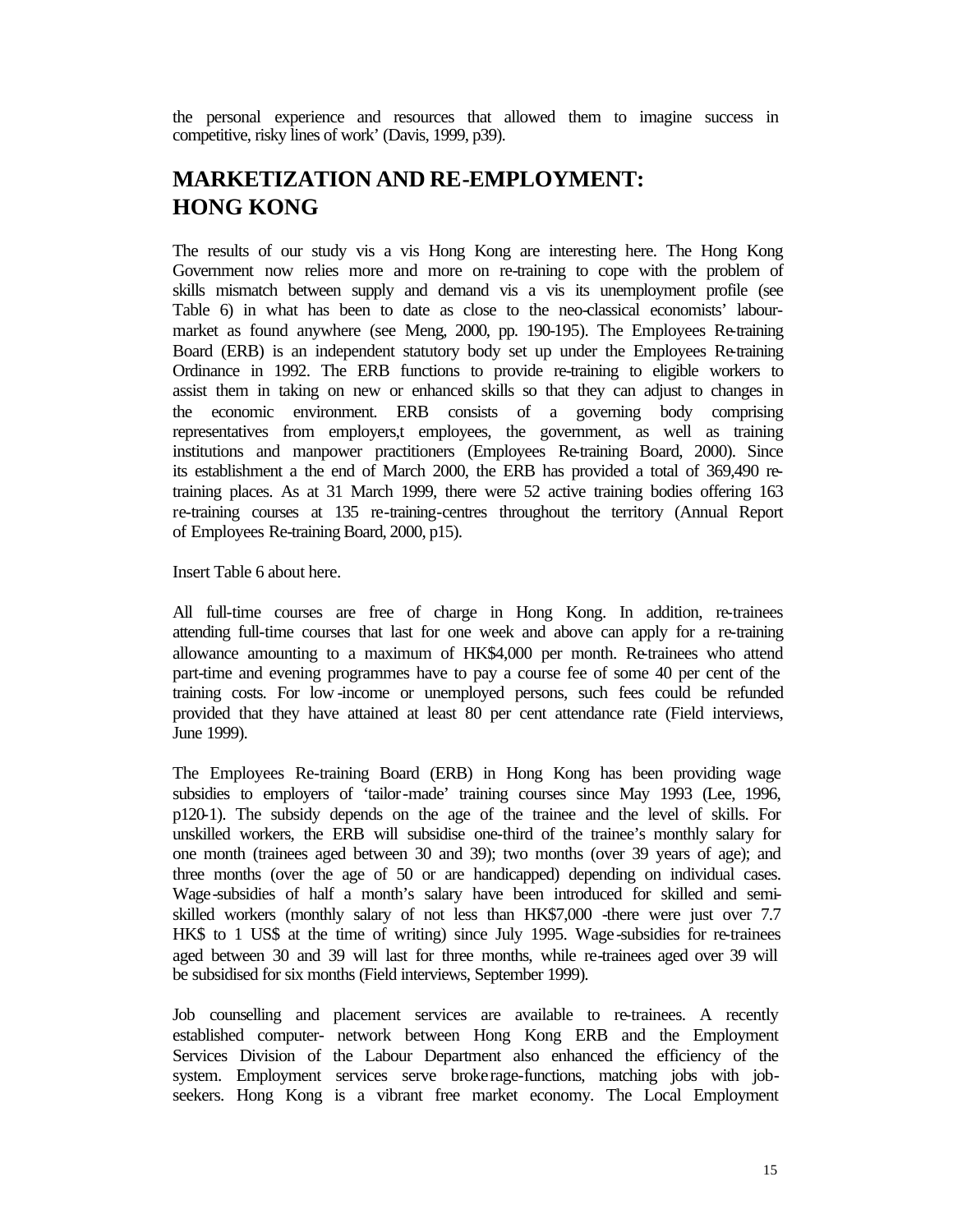Service (LES) of the Labour Department has been rendering free and professional employment services to employers and job-seekers for more than 30 years. Through an on-line computer network (since April 1998) linking 11 job centres, the LES receives all types of job vacancies from the on-line list and registers job-seekers of different backgrounds for placement. It basically operates on a semi-self-help mode whereby job-seekers select suitable vacancies, register with the LES and seek a referral to that job from its staff. Job-seekers can contact employers directly if employers are willing to open up their company names and telephone numbers while placing vacancy order with the LES (since June 1998). A central Job Vacancy Processing Centre (JVPC) was opened for employers in February 1999.

Since 1 April 1995, the LES has been providing personalised counselling and job matching services to unemployed local workers through the Job Matching Programme (JMP) in Hong Kong. Up to the end of 1999, the JMP registered 52,823 job-seekers and secured 34,047 job offers, representing a success rate of 64.5 per cent. A change in the profile of job-seekers registered with the public employment service provides evidence of the structural shifts in the economy of Hong Kong. Of the job-seekers registered under the programme as at end of 1995, about two-thirds were female (International Labour Organization, 2000). About two-thirds were of junior secondary education and below. Each of the age groups of 30-39 and 40-49 accounted for more than 40 per cent of all registrants. Slightly over half of them came from the manufacturing sector. This profile of JMP registrants has undergone some gradual changes in the following years, moving to being better educated and from nonmanufacturing sectors (Field interviews, September 1999).

A series of new measures has also been launched by the Hong Kong Labour Department, including the Interactive Employment Service, launched in March 1999, uses the latest technology to offer employment services on the Web. Through the Internet, employers can easily place vacancy orders with LES. Employers can also view the profiles of LES registrants to look for suitable candidates and request LES to arrange for referrals (Commissioner for Labour, 2000/Labour Department Annual Report, p105). The Labour Department also set up the Job Vacancy Processing Centre in late 1998 to provide a one-stop service for employers to place vacancy orders with LES. With the use of new technology, job-seekers can access the vacancy information by visiting the website of the Interactive Employment Service, or by making use of the self-service terminals installed at each LES and Labour Relations Service branch office. Apart from relying on the public employment service, jobseekers in Hong Kong can also turn to the 1,108 private but regulated employment agencies for employment assistance into jobs (Field interviews, September 1999).

Direct job-creation is a new initiative taken by the Hong Kong Government that is now adopting an almost neo-Keynesian policy. It is estimated that about 7,000 new jobs will be created by these measures. A further 8,000 jobs are expected to be available in 2001 in other expanded service areas. Some of the areas include:

• Additional staff for up to two years for the anti-smoking campaign and the promotion of healthy living, which will add HK\$30 million to annual expenditure;

• Recruiting extra workers to step up our efforts in urban cleansing and greening as well as refuse-collection along the coast for a period of two years. It will increase our annual expenditure by HK\$94 million;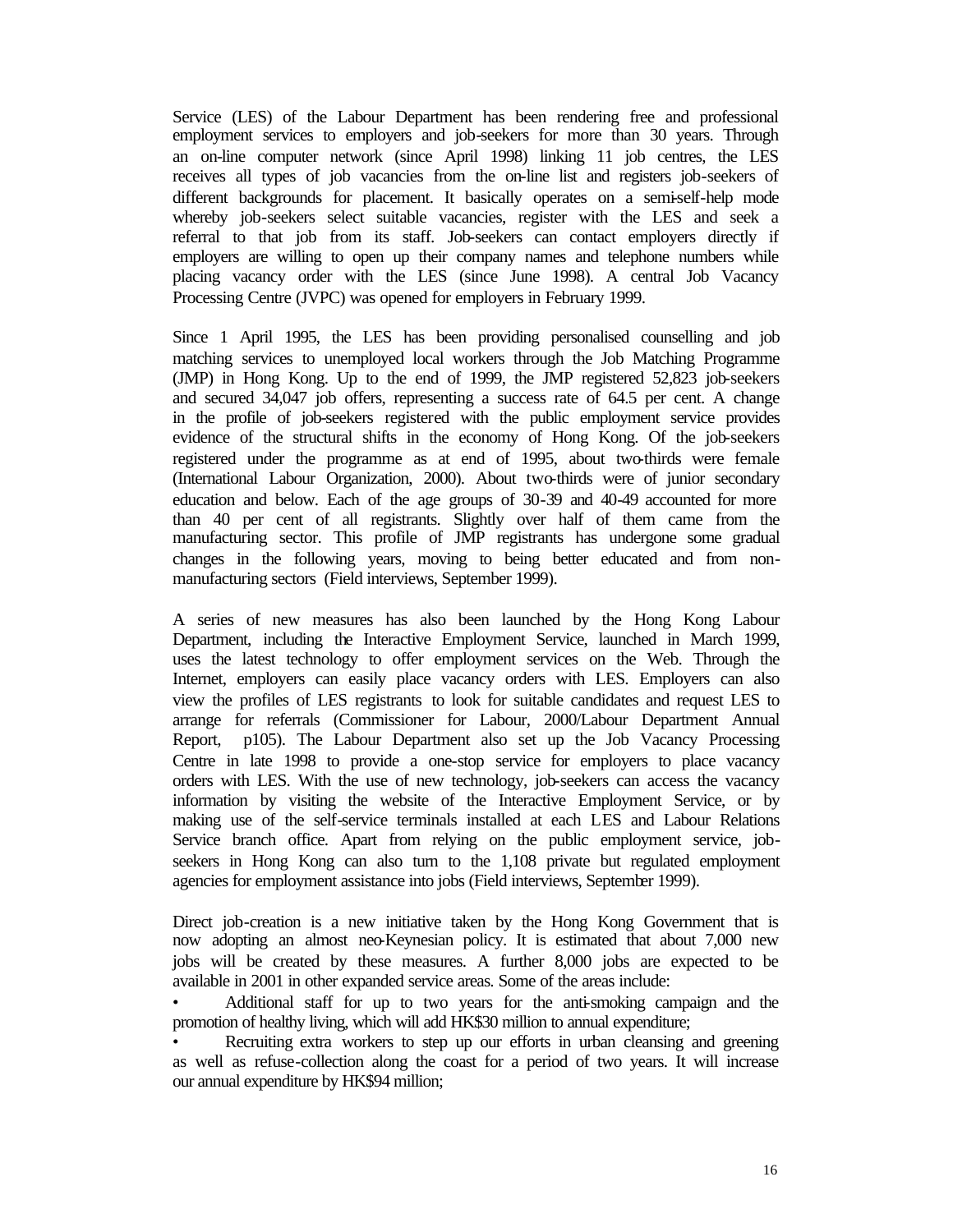**•** Additional staff for two years for environmental improvement and community building in the 18 districts. This will cost HK\$50 million each year;

• Increase the number of supporting staff in personal care, outreaching services and ward services to offer better services to patients. This will increase expenditure by HK\$243 million per year in the first two years; and

• Enhance employment assistance for women, new arrivals, single -parent families, the elderly and the disabled. This will increase annual expenditure by HK\$228 million in the coming two years'.

Another category in job-creation in Hong Kong has been the Self-Employment Creation Measures or Micro-Enterprise Development Assistance programmes. Technical assistance, credit, and other support can contribute to the creation and promotion of small-scale new businesses and self-employment. Private banks are often unable to conduct comprehensive risk assessments required to offer credit to unemployed workers who want to create their own business. Public programmes to support small business loans can contribute to the removal of this distortion arising from credit rationing. To encourage people to start their own business, the Employees Re-training Board in Hong Kong has, since August 2000, been offering courses on self-employment on a trial basis to help the retrained start businesses or co-operative societies in areas such as providing cleaning or home-help services (Employee Retraining Board website, 2000).

Hypotheses 3 and 4 probably apply less to the Hong Kong case because reemployment and self-employment have been relatively novel experiences in recent years. The pro-active role of the Hong Kong Government on this scale is also relatively new and its theoretical implication, in our view at least, may be to diminish the previous role of the so-called neo-classical labour-market model allegedly found there $\tilde{e}^6$ .

## **MARKETIZATION, EMPLOYMENT AND HUMAN RESOURCES**

We now move on to discuss the above comparisons of Shanghai and Hong Kong in broader terms and now deal with our last two hypotheses, as set out in Figure 1.

*Hypothesis 5: the greater degree of marketization, the higher the likelihood of employment moving from the State sector to the private sector.*

*Hypothesis 6: the greater degree of marketization, the more likely the two systems of human resource management (HRM) will converge.*

On the one hand, as we have seen Hong Kong has been moving from an open labourmarket in a quasi-laissez-faire economic model to a more 'interventionist' model as government action increased through the problems caused by the Asian financial crisis. On the other hand, with the advent of economic reforms in China since 1978 and the subsequent reforms in SOEs, China has now increasingly become a transitional economy, evolving a 'nascent' labour-market (see Warner, 1995; Warner and Ng, 1999). This evolved out of the command economy model, moving from a classic 'statist' model to a centrist position on the spectrum of labour-markets, as we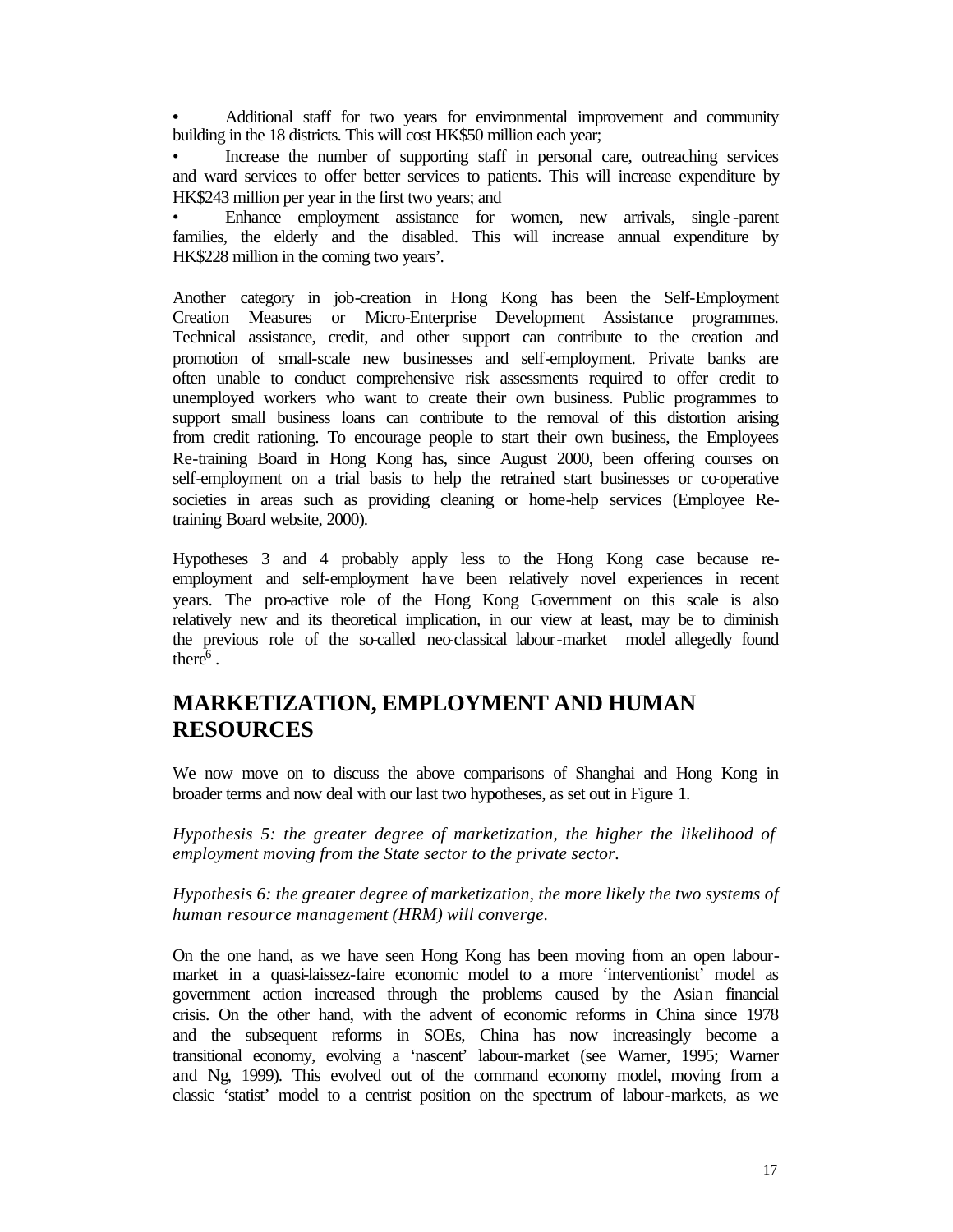suggested earlier. Many economic and social domains have been irrevocably changed since the pre-reform days, not all for the worst, by any means. Bit by bit, the old work-unit (*danwei*) system has been replaced with a market-driven one and more of its employment has shifted from the State to the private sector accordingly. We would argue that Hypothesis 5 would apply more strongly to the Shanghai case for this reason, although there has been some degree of 'privatization' in Hong Kong in recent years, changing public employee status's into private sector ones.

There are now many different types of firms and many genres of workers in the PRC economy. The State-owned sector was for years dominant here, with in past years the bulk of urban workers employed in it. Currently, fewer of the urban labour-force still work there, although the SOEs enjoy 70 percent of State bank lending, with over four in ten firms running at a loss. There is now a burgeoning non-State sector as well for example and the government has recently announced a 'level playing-field' for private companies in China as it faces possible entry into the World Trade Organization- the WTO (see *Financial Times*, 5 January 2000, p.10). While one must not exaggerate the fully substantial importance of this shift in policy vis a vis the private sector, it still does represent a major symbolic move<sup>7</sup>. In real terms, individually- and privately-owned firms are already a major source of jobs, employing over 50 million workers by now. Added to this are a host of workers, over 100 million in Town and Village enterprises and over 50 million in urban collectives, many in effect 'private' rather than 'public'. There is thus a faster rate of growth of non-State sector jobs today, we may note, than State-owned sector ones providing fairly persuasive evidence to support Hypothesis 5 (see *The Economist*, 8 April 2000: 5-9; 30 June 2001:25-28).

The employment model in the one sector (non-State) compared with the other (State) in the PRC which itself has undergone extensive contract system reforms, now looks more and more like a 'Western' one, albeit with 'Chinese characteristics' (Warner, 2000a). Work in Shanghai enterprises is now subject to much tighter labourdiscipline; there is no longer full welfare provision; the job is much less secure, relatively converging with Hong Kong employment situation. According to Guthrie's study (1999) of market reforms in an extensive sample of 81 firms, located in four industrial sectors, in Shanghai, managers indeed now have much more say. Workers have, in turn, lost a good deal of their special status in the nation's workplaces (also) The consensus of scholars of the Chinese workplace points to similar findings across the PRC (see Ng and Warner, 2000; Warner, 2000b). This provides relatively persuasive evidence for Hypothesis 6 for the Shanghai case in particular since the depth of reforms has been strongest there over the  $1990s<sup>8</sup>$ .

## **DISCUSSION**

Deng's reforms in this context have changed both the reality of the Chinese system and in many ways the rhetoric (Child, 1994). During the pre-reform days, the State performed the 'agency' role on behalf of the 'industrial proletariat', namely the working-class as the master of a socialist economy. However, the reform process of 'de-socialization' has now revived the importance of 'capital' as a major factor. Although it is still the public (rather than private) ownership of capital *per se* which has the State's blessing, the 're-structuring' exercise has announced if only implicitly that the key enterprises may work for capital's gain and not necessarily for the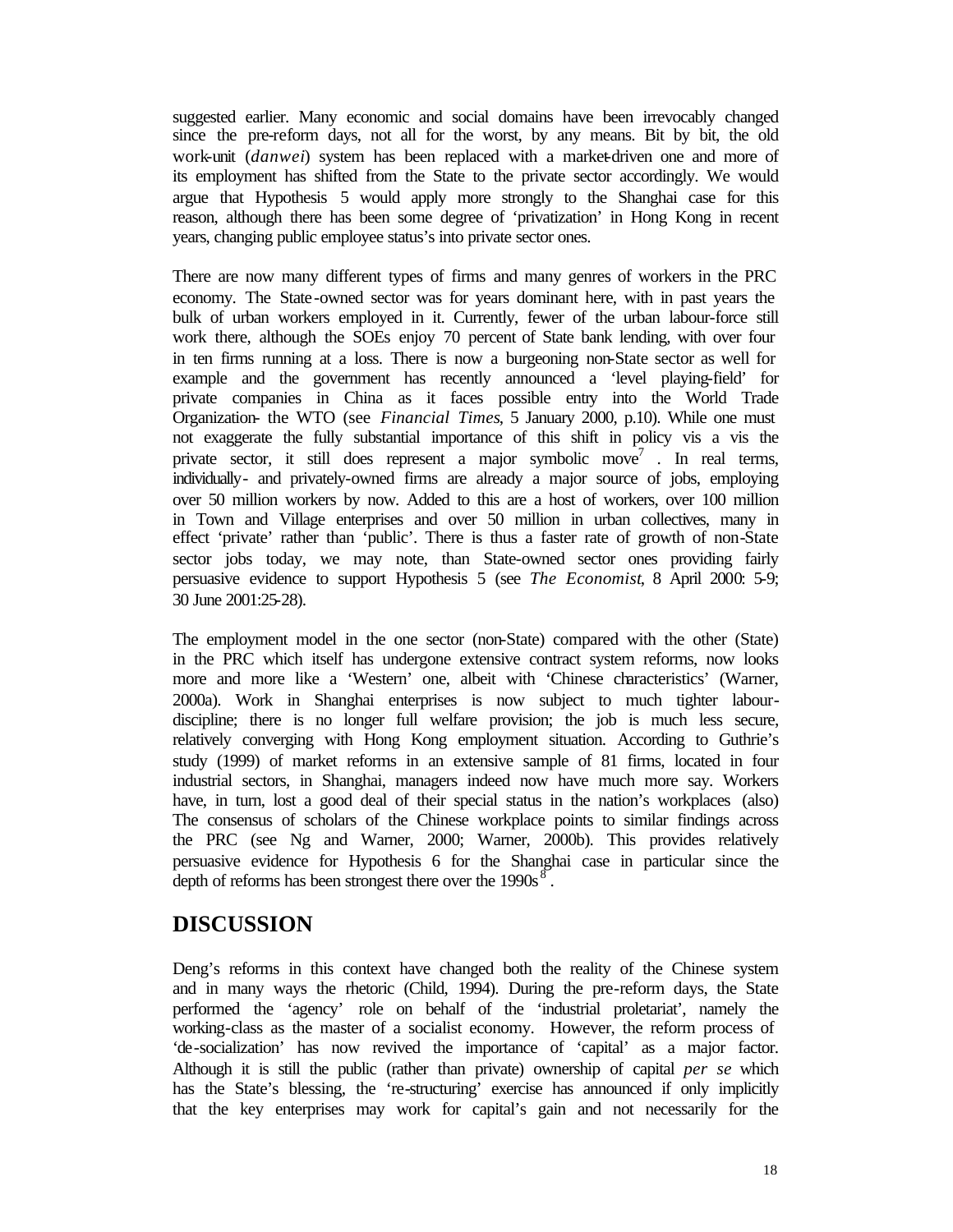workers' interests. The classic 'divide' between capital and labour, some have argued, based on a 'we-they' dichotomy, has again emerged or re-emerged (see Warner and Ng, 1999; Warner, 2000a and b).

It may also be suggested that when the basic fabric of a socialist and State-backed constitution of these prominent nationally-known industrial enterprises was called into question because of their shift towards financial autonomy, 'the State attempted to reconcile with the paradoxical implications of this "commercialization" process, by adopting a remedial formula, perhaps analogous to the "limited company" system in Western economies. This shift of policy has been labelled as the "corporatization" of the SOEs' (Ng and Warner 2000, pp20-1) as well as the 'Westernization' of their labour-management relations and human resource management  $(HRM)^9$ . However, as Guthrie's research (1999) has pointed out, classical economics do not dominate decision-making completely; social considerations still do count. Even so, practising managers should note that Chinese firms are adopting many potentially 'convergent' policies in terms of our Hypothesis 6, amongst them performance-measurement, already for years a norm in Hong Kong.

The practice is apparently emulative of the 'human resource management' model as popularized among enterprises in Western market-based economies, where the latter are concerned with an enhanced agenda to streamline *business performance* by stressing *human performance,* assessed individually rather than collectively (Ng and Warner, 2000, p13).

We originally posed the questions we hoped to answer at the beginning of the article as follows: how far has government action regarding the growth of unemployment increased in the wake of the Asian financial crisis? How far has this been the case in both locations? How relative have been these shifts?

Despite the ideological past and socialist legacy in mainland China, we find that Hong Kong and China, as we have seen from the above evidence, may be increasingly likely to look alike in the many ways we have described above and to develop similarities in their structures, processes and performance, exemplifying a general point made some years ago by the founding father of the convergence thesis (see Kerr, 1983, p3). This trend may be partic ularly observed in their labour-market behaviour and the role of the State in guiding their labour-markets, although within the constraints of their political and social systems, a point not to be underestimated. We are not arguing that the SAR's distinctiveness is about to be wholly swallowed-up by the PRC's. Our findings are highly specific and our findings offered are both cautious and tentative.

Greater marketization in the PRC, we may go on to say, may well be the 'push' factor involved in the processes we have described, leading to greater 'managed convergence' in the Chinese mainland labour-market, compared with that of say, Hong Kong. However, we would not want to over-stretch the degree of relative convergence we suggest is the case, in that Shanghai has probably moved, on the available evidence, closer to the centre of the labour-market spectrum than the Hong Kong SAR has $^{10}$ .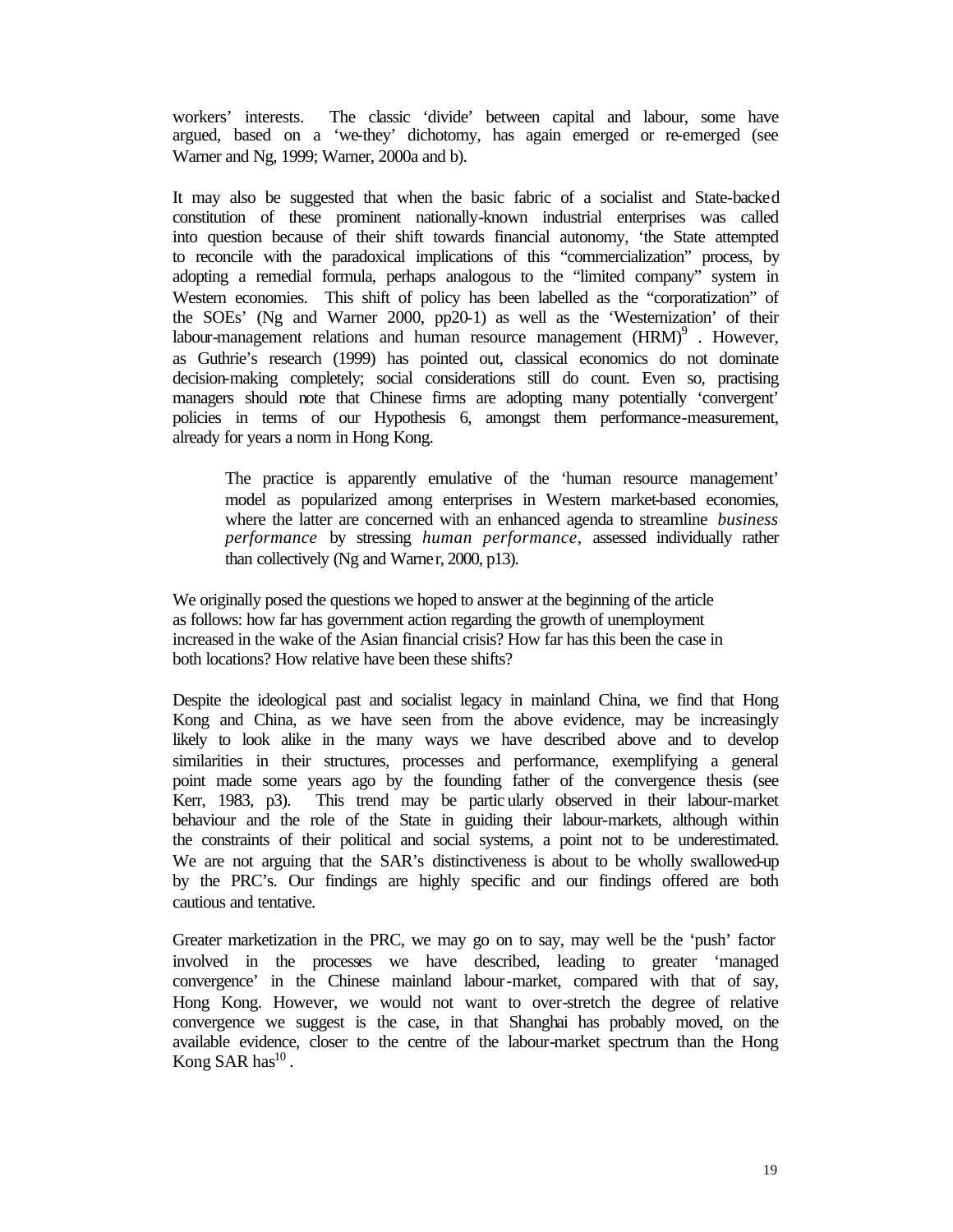Even so, the theoretical upshot of the evidence presented in the paper, attempting to make a contribution to labour-market theorizing, points to a reasonable degree of support, *grosso modo*, for the six main hypotheses presented in Figure 1. We suggest they have particular applicability for the Shanghai case, albeit with the caveats noted above.

The implications for business and management may point to the increasing possibility of using HRM practices more readily at least vis a vis the 'leading edge' enterprises in Shanghai, as well those in as Hong Kong. It was already pointed out in earlier ressearch (Goodall and Warner, 1997) that this was now increasingly feasible in Shanghai. However, some caution must be exercised in this respect.

## **CONCLUDING REMARKS**

To sum up, we have argued that the more extended degree of marketization (Bamber and Ross, 2000: Chiu and Frenkel, 2000) may in turn shape labour-markets, employment systems and human resource management practices in a correspondingly market-led direction in contemporary Shanghai as well as in Hong Kong, both major economic and financial centres in the regional/national settings. Both have substantial populations and labour-forces. Here, we have found considerable support for the six hypotheses regarding relative degrees of convergence in labour-market practices set out in this article. However the speed of relative shift in each of these domains may vary according to ongoing economic, political and social circumstances and constraints in the sites involved.

## **REFERENCES**

Bamber, Greg., and Ross, Peter., (2000) 'Introduction' in Bamber et al [eds.] (2000) *Employment Relations in the Asia-Pacific: Changing Approaches*. London: Thomson Learning Business Press, pp3-19.

Chan, Anita. (2001) *China's Workers Under Assault: The Exploitation of Labor in a Globalizing Economy*. Armonk, NY and London: M.E. Sharpe.

Chang Kai (1995) *Laodong Guangxi, Laodong Zhe, Laozhuan* (Labour Relations, Labourers, Labour Rights), Beijing: Chinese Labour Press.

Cheng, T. and Selden, Mark (1994) 'The origins and social consequences of China's *hukou* system', *The China Quarterly* , no. 139, pp. 644-668.

Child, John. (1994) *Management in China During the Era of Reform,* Cambridge: CUP.

Chinese Statistics Bureau (1997) *Chinese Labour Statistics Yearbook* , Beijing: Chinese Statistics Bureau Press.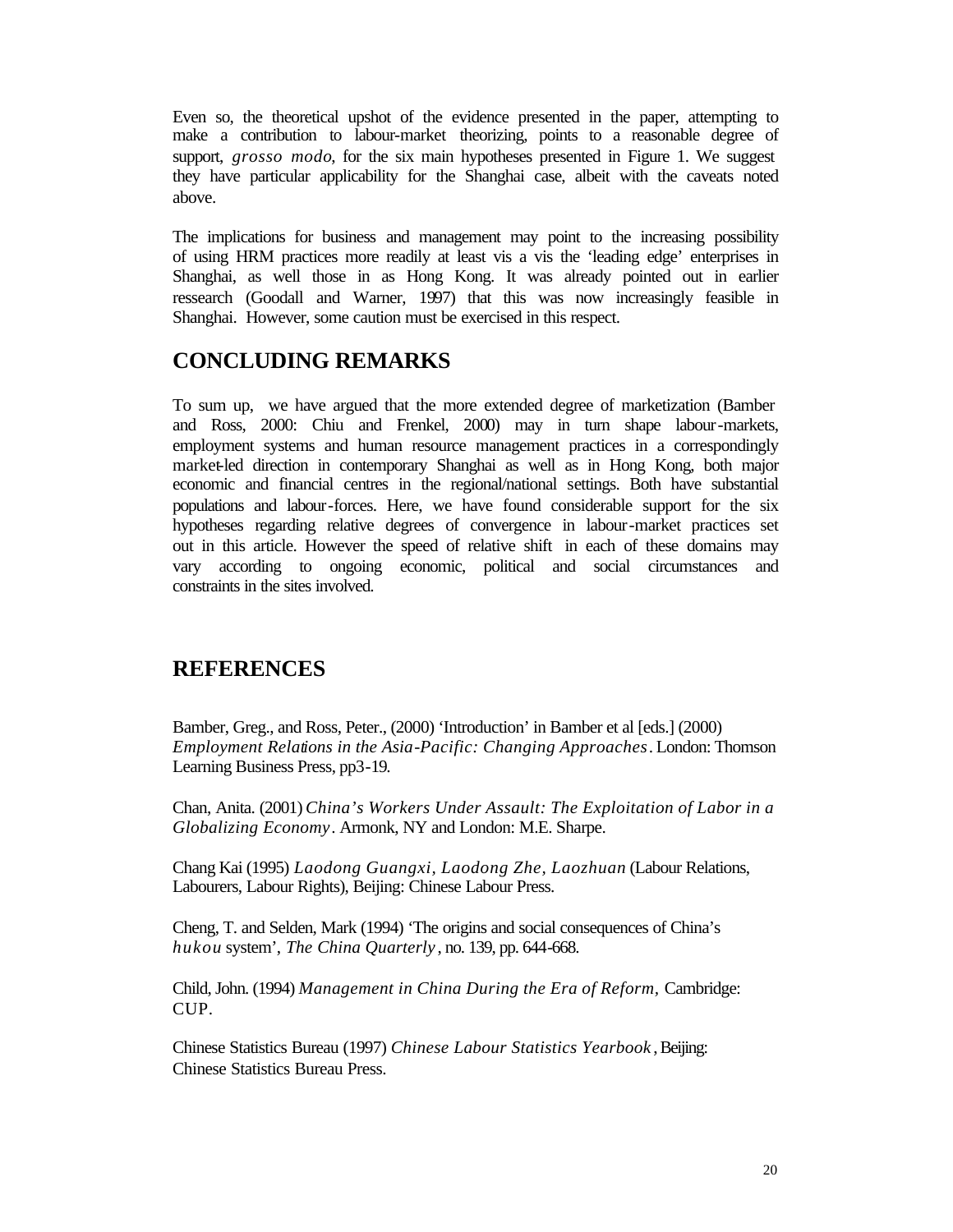Chiu, Stephen.W.K and Frenkel, Stephen.J (2000) *Globalizatio n and Industrial Relations in China*, Bangkok: ILO.

Commissioner for Labour (2000) *1999 Report of the Commissioner for Labour*, Hong Kong: Government Printer.

Commissioner for Labour (2001) *2000 Report of the Commissioner for Labour*, Hong Kong: Government Printer.

Davis, Deborah (1992) 'Job mobility in Post-Mao cities', *The China Quarterly*, no.132, pp. 1062-1085.

Davis, Deborah, (1999) 'Self-employment in Shanghai: A Research Note', *The China Quarterly* , no.157, pp. 22-43.

Dicken, Peter (1998) *Global Shift*, London: Chapman [3<sup>rd</sup> edition].

Documentation section (1999), *The China Quarterly*, no. 160, p. 1106.

Dunlop, John, Harbison, Frederick H., Kerr, Clark, Myers, Charles, A. (1975) *Industrialism and Industrial Man Reconsidered* , Princeton NJ: The Inter-University Study of Human Resources in National Development.

*The Economist*, (2000) 'Private Salvation', 8 April, pp.5-9.

*The Economist*, (2001) 'Intimations of Immortality', 30 June, pp.25-28.

*The Economist*, (2001) 'Emerging Economies: Ill Winds', 22 September, p. 86.

Employees Re-training Board (2000) *98-99 Annual Report*, Hong Kong: Employees Re-training Board.

Employees Re-training Board website (http://www.erb.org/english/index8.html).

Fortune (1999) 'Special Report: Inside the New China', *Fortune*, 11 October, No. 19, pp. 66-127.

*Financial Times* (2000) news-item, 5 January, p.10.

Goodall, Keith and Warner, Malcolm (1997) 'Human Resources in Sino-Foreign joint ventures: Selected Case-studies in Beijing and Shanghai', *International Journal of Human Resource Management*, vol. 8, no. 5, pp. 569-594

Guthrie, Douglas (1999) *Dragon in a Three-Piece Suit: The Emergence of Capitalism in China*, Princeton NJ: Princeton University Press.

Han, Jianwei and Morishima, Motohiro (1992). 'Labour System Reform in China and it unexpected consequences', *Economic and Industrial Democracy*, vol.13, no.2, pp.233-261.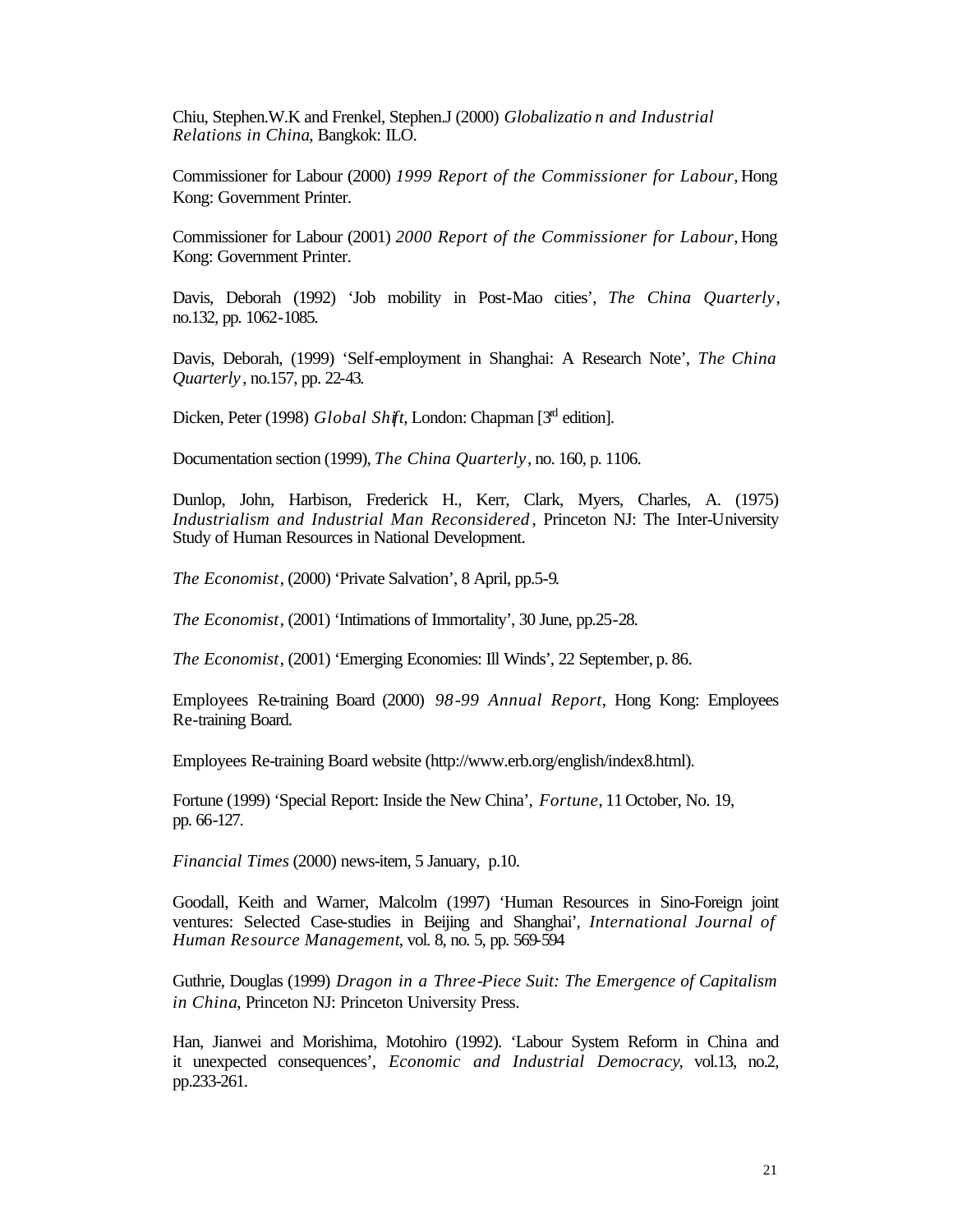International Labour Organization (2000) *Information Centres*, Geneva: International Labour Organization.

Kaufman, Bruce (1994) 'The evolution of thought on the competitive nature of labor markets', in Clark Kerr and Paul D. Staudohar (eds.) *Labor economics and Industrial Relations*, Cambridge, Massachusetts and London: Harvard University Press, pp. 165- 166.

Kerr, Clark. (1988) 'The Neoclassical Revisionists in Labor Economics (1940-1960)- R.I.P.', in Bruce Kaufman (eds.) *How Labor Markets Work*, Toronto / Massachusetts: Lexington / DC Heath and Company, pp. 1-37.

Kerr, Clark (1983) *The Future of Industrial Societies: Convergence or Continuing Diversity,* Cambridge, Massachusetts and London: Harvard University Press.

Ko, Kenneth (1998) 'Property transactions down 52pc in first half', *South China Morning Post*, July 4.

Lee, Grace O.M., (1996) 'Hong Kong,' in *Labour Management Cooperation: From Labour Disputes to Co-operation*, Tokyo: Asian Productivity Organization.

Meng, Xin (2000) *Labour Market Reform in China*, Cambridge: Cambridge University Press.

Ng, Sek-Hong and Lee, Grace O.M., (1998) 'Hong Kong labour market in the aftermath of the Crisis: Implications for foreign workers,' *Asian and Pacific Migration Journal, vol.* 7, no. 2-3, pp.171-185.

Ng, Sek Hong and Warner, Malcolm (2000) 'Strategic convergence or divergence: comparing structural reforms In Chinese enterprises', *Working Paper*, Cambridge: Judge Institute of Management Studies, University of Cambridge.

Nolan, Peter (2001) *China and the Global Economy*, Basingstoke and New York: Palgrave.

Otsuka, Keijiro; Liu, Deqiang; Murakami, Naoki (1999) *Industrial Reform in China*, Oxford: Clarendon Press.

Pugh, Derek and Hickson, David (1996), 'Organizational convergence' in [ed.] Malcolm Warner, *International Encyclopaedia of Business and Management*, London: International Thomson Business Press, Vol. 4, pp. 3899-3904.

Pugh, Derek and Hickson, David (2002, in press), 'On organizational convergence' in [eds] Malcolm Warner and Pat Joynt, *Managing Across Cultures*, 2nd edition, London: Thomson Learning

Rowley, Chris (1997) (ed.) 'Introduction', Special Issue: 'Human Resource Management in the Asia Pacific Region: Convergence Questioned', *Asia Pacific Business Review*, vol. 3, no.4. pp.1-18.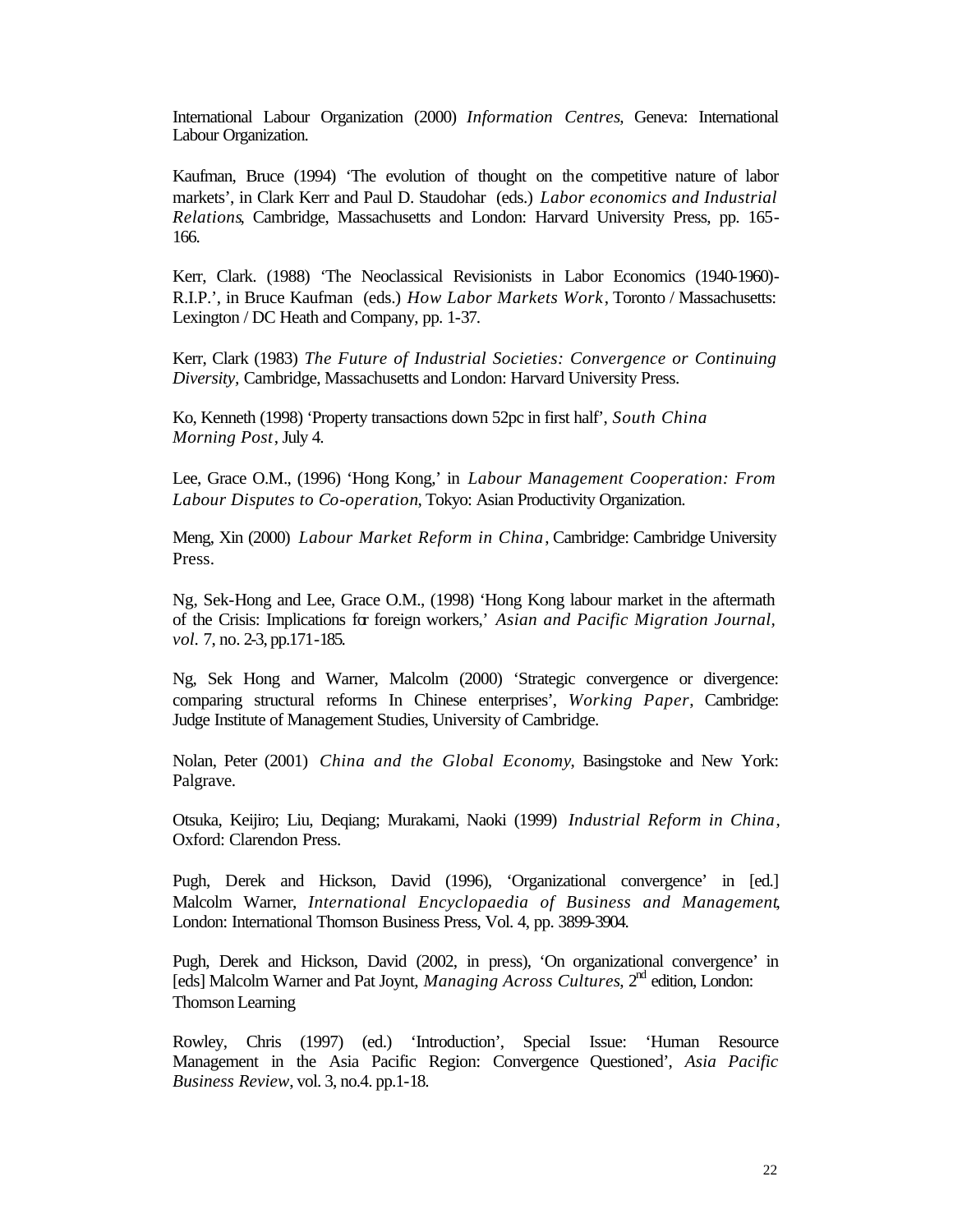Sorge, Arndt and Maurice, Marc [eds.] (2000) *Embedding Organizations*, Amsterdam and Philadelphia: John Benjamins Publishing.

*The World Factbook 2000* (2000) Washington, Central Intelligence Unit.

Warner, Malcolm (1995) *The Management of Human Resources in Chinese Industry* Basingstoke, Macmillan and New York: St. Martin's Press.

Warner, Malcolm (2000a) 'Introduction: the Asia Pacific HRM model revisited', Special Issue of *International Journal of Human Resource Management*, vol.11, no. 2, pp.171-182.

Warner, Malcolm (2000b*) [editor] Changing Workplace Relations in the Chinese Economy*, Basingstoke: Macmillan and New York: St. Martins Press.

Warner, Malcolm (2001) 'Globalization, labour-markets and human resources in the Asia-Pacific Region: An overview'. Paper presented at conference 'Labour in the Globalizing World: the Lessons for Asia', 4-6 January 2001, City University of Hong Kong, Hong Kong.

Warner, Malcolm and Ng, Sek Hong (1999) 'Collective contracts in Chinese enterprises: a new brand of collective bargaining under "market socialism"'. *British Journal of Industrial Relations*, vol. 37, no. 2, pp.295-314.

Westwood, R. I. And Leung, S. M., (1996) 'Work under the reforms: The experience and meaning of work in a time of transition', in Maurice Brosseau, Suzanne Pepper, Tsang Shu-ki (eds.) *China Review 1996*, Hong Kong: The Chinese University Press, pp. 363-394.

White, Gordon (1987). 'Labour-market reform in Chinese Industry', in Malcolm Warner (ed.), *Management Reforms in China*, London: Pinter, pp. 113-126.

World Bank, (2000) *Quarterly Update on China*, (Washington, The World Bank, p. 4.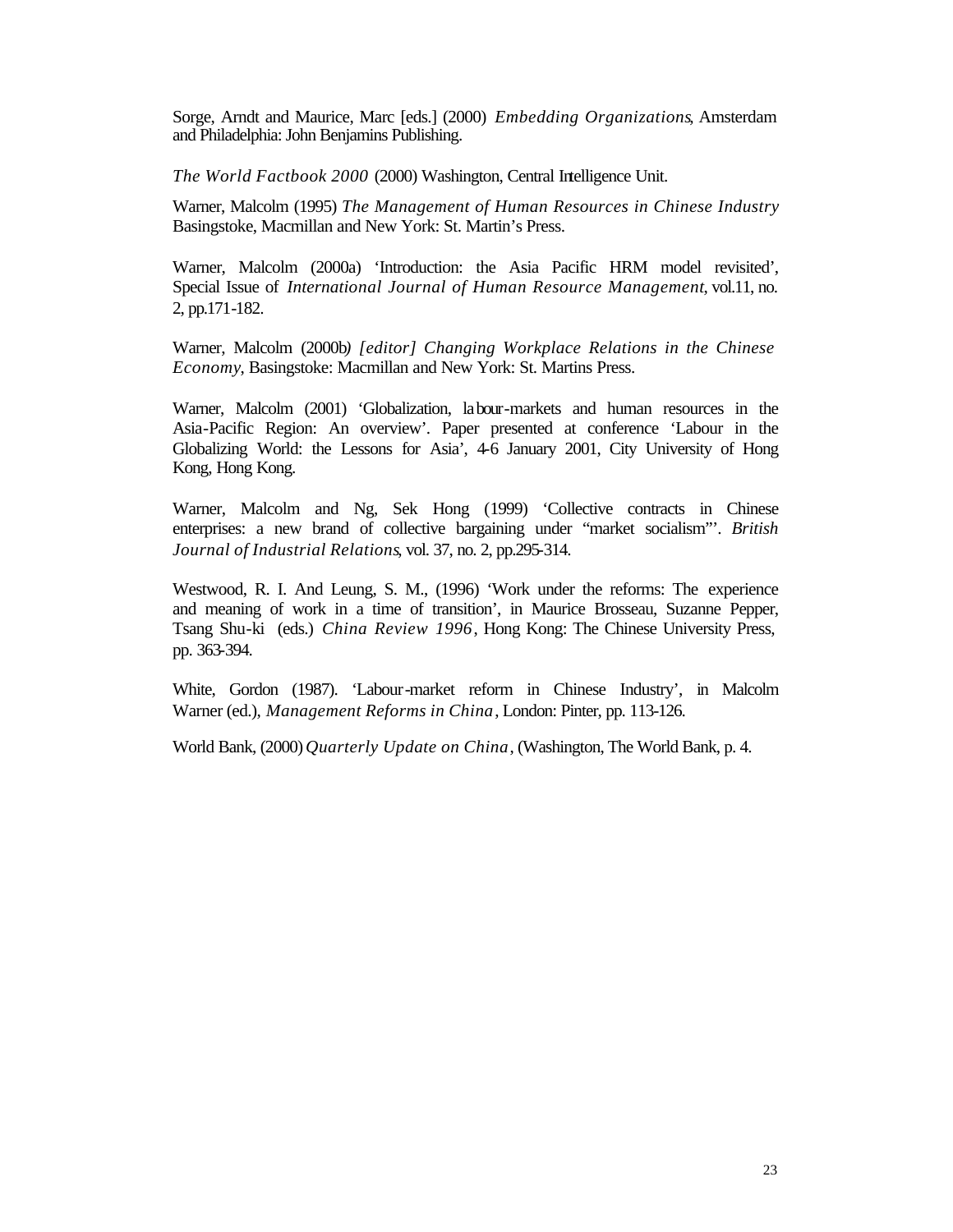#### **Figure 1: Hypotheses on convergence of the Chinese labour-markets**

#### **Hypothesis 1**:

The greater the degree of marketization, the more labour-market policies will converge.

#### **Hypothesis 2:**

The greater the degree of marketization, the greater the chances of unemployment and downsizing.

#### **Hypothesis 3**:

The greater the degree of marketization, the greater the chances of re-employment.

#### **Hypothesis 4:**

The greater the degree of marketization, the greater the chances of self-employment.

#### **Hypothesis 5:**

The greater the degree of marketization, the higher the likelihood of employment moving from the state sector to the private sector.

#### **Hypothesis 6:**

The greater the degree of marketization, the more the two systems of human resource management (HRM) will converge.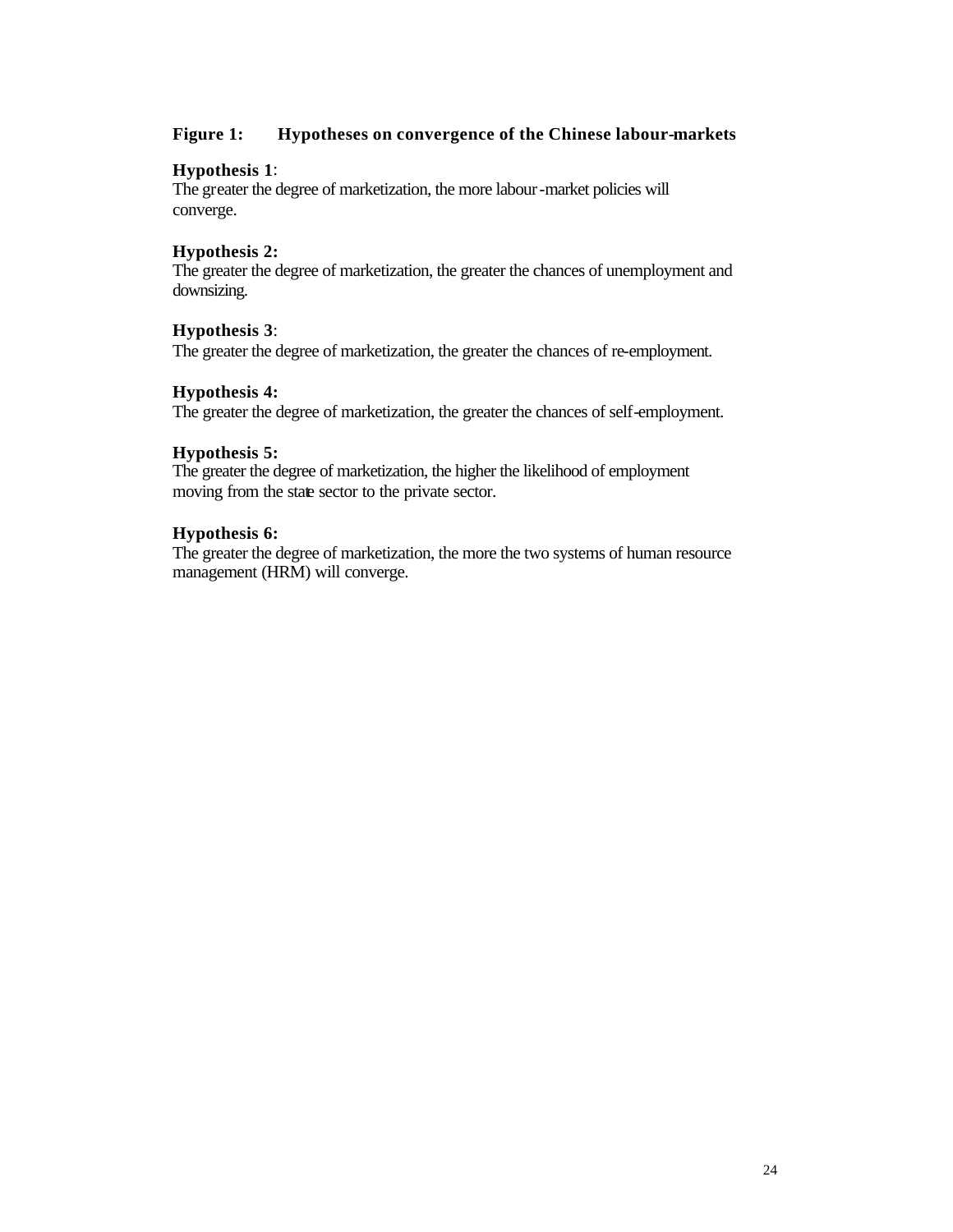| Indicators                             | Hong Kong SAR                 | People's Republic of China             |
|----------------------------------------|-------------------------------|----------------------------------------|
| Population                             | 7.125 million (1999 est.)     | 1.250 billion (1999 est.)              |
| Infant mortality rate                  | 6 deaths/1,000 live births    | 29 deaths/1,000 live births (1999      |
|                                        | $(1999 \text{ est.})$         | est.)                                  |
| Literacy (total population)            | 92% (1999 est.)               | 80% (1999 est.)                        |
| <i>definition:</i> age 15 and over has |                               |                                        |
| ever attended school                   |                               |                                        |
| GDP (purchasing power parity)          | US\$158.2 billion (1999 est.) | US\$4.8 trillion $(1999 \text{ est.})$ |
| GDP- per capita (purchasing)           | US\$23,100 (1999 est.)        | US\$3,800 (1999 est.)                  |
| power parity)                          |                               |                                        |
| Economy                                | Long-standing market          | Formerly centrally planned; now        |
|                                        | economy                       | more market-oriented                   |
| Labour force                           | 3.50 million (1999 est.)      | 700 million (1999 est.)                |
| Unemployment rate                      | 6% (1999 est.)                | urban unempl., officially 3.5%;        |
|                                        |                               | probably around 10%; substantial       |
|                                        |                               | unempl. and underempl. in rural        |
|                                        |                               | areas (1999 est.)                      |

**Table 1: Comparison of socio-economic indicators between Hong Kong and the mainland People's Republic of China in the late 1990s** 

Sources: *Economist Intelligence Unit, World Bank,The World Factbook 2000* etc.

#### **Table 2: Economic Growth in Shanghai (1978-1999)**

| Period        | <b>GDP</b> Growth in Percentage | Growth in Labour- | Growth in         |
|---------------|---------------------------------|-------------------|-------------------|
|               |                                 | force $(\% )$     | Investment $(\%)$ |
| $1978 - 1990$ | 177.3                           | 12.8              | 713.6             |
| $1990 - 1999$ | 433.4                           | 3.1               | 8071.8            |

Constructed according to *Shanghai Tongji Nianjian* (2000), Shanghai Tongji Chuban She.

#### **Table 3: Layoffs in Shanghai (1999)**

| Nature of Enterprise           | Percentage $(\%)$ |
|--------------------------------|-------------------|
| State owned enterprise         | 63.0              |
| Collective enterprise          | 15.1              |
| Others                         | 21.8              |
| Total                          | 99.9              |
| Causes of Layoff:              |                   |
| Retired and Resigned           | 9.1               |
| <b>Expelled and Discharged</b> | 1.4               |
| <b>Contract Terminated</b>     | 16.5              |
| Number Transferred Out         | 23.5              |
| Others                         | 49.3              |
| Total                          | 99.8              |

Source: *Shanghai Tongji Nianjian* (2000), Shanghai Tongji Chuban She.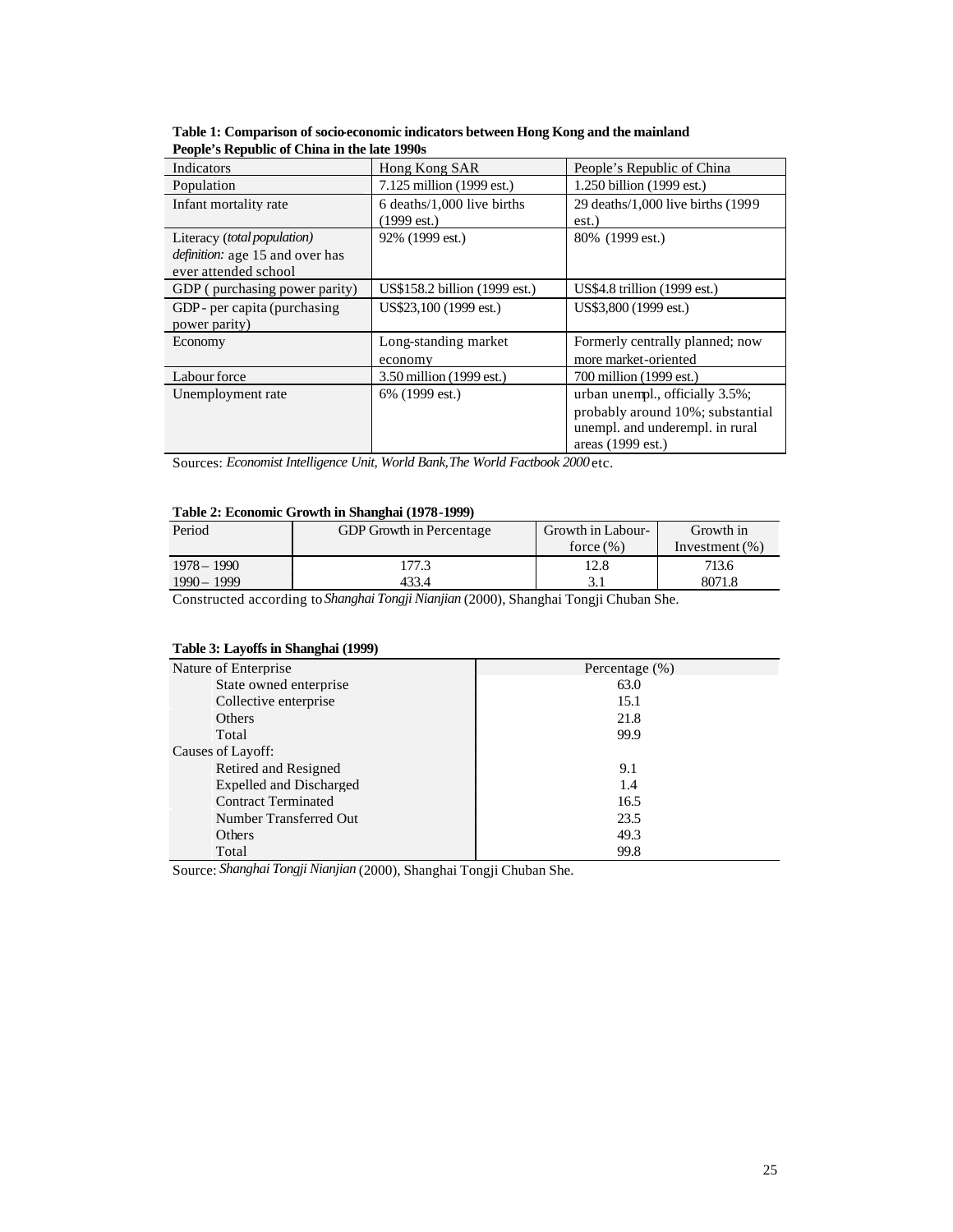#### **Table 4: Profile of employees 'laid-off' in Shanghai as at 30 June 1999**

|                        | Percentage $(\%)$ |
|------------------------|-------------------|
| Job Type               |                   |
| Worker                 | 70.5              |
| Service staff          | 9.1               |
| Administrative staff   | 5.0               |
| Technician             | 2.7               |
| Others                 | 12.8              |
| Total                  | 100               |
| <b>Education</b> level |                   |
| Junior secondary       | 72.2              |
| Others                 | 27.8              |
| Total                  | 100               |
| <b>Sex</b>             |                   |
| Male                   | 46.6              |
| Female                 | 53.4              |
| Total                  | 100               |
| Age                    |                   |
| 35 and below           | 20.9              |
| $36 - 40$              | 31.9              |
| $41 - 45$              | 29.3              |
| 45 and above           | 17.9              |
| Total                  | 100               |

Source: *Shanghai Tongji Nianjian* (2000), Shanghai Tongji Chuban She.

#### **Table 5: Employment Service Performance of Shanghai Labour Bureau (1997, 1998)**

| AMMAR RI AJAANAN IAANAAN MUL IARRA RAAMAANARKU MA MAAMAAMAAMA AJMMUUMA AFMAR IASSI ILISSI M |                 |           |           |          |             |                |
|---------------------------------------------------------------------------------------------|-----------------|-----------|-----------|----------|-------------|----------------|
| Year                                                                                        | Registered job- | Referrals | Vacancies | Employed | Jobs filled | Placement rate |
|                                                                                             | seekers         |           |           |          |             | (9)            |
| 1997                                                                                        | 25970           | 125980    | 143810    | 21893    | 80467       | 17.4           |
| 1998                                                                                        | 227006          | 218711    | 154767    | 50809    | 96631       | 23.2           |

Source: Shanghai Labour Bureau.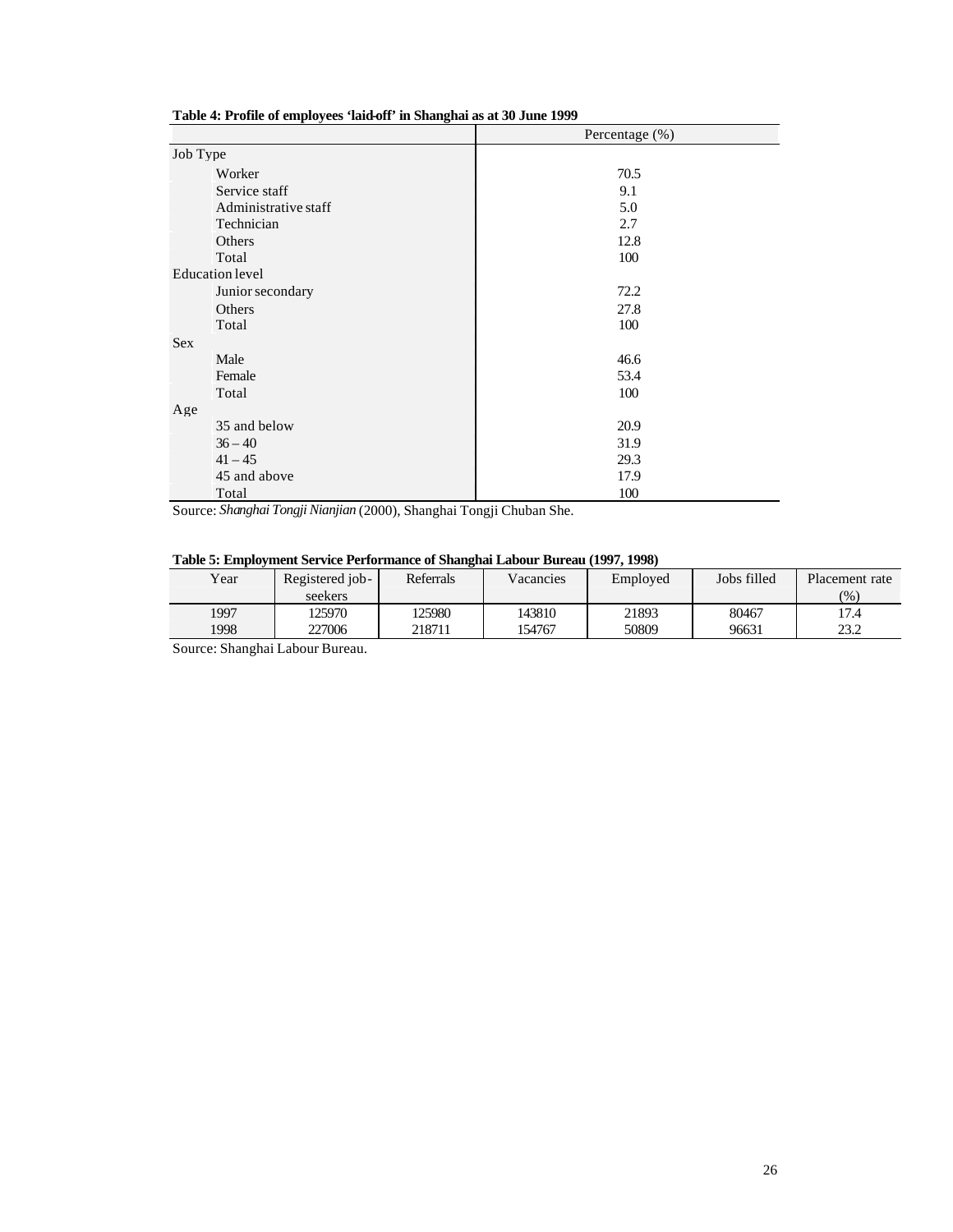|                                 | Male       |                    | Female         |                               | Overall    |                    |
|---------------------------------|------------|--------------------|----------------|-------------------------------|------------|--------------------|
| Age                             | No. ('000) | Rate* $(\%)$       | No. ('000)     | Rate* $(\%)$                  | No. ('000) | Rate* $(\%)$       |
| $15 - 19$                       | 9.4        | 21.7               | 6.7            | 20.7                          | 16.1       | 21.3               |
| $20 - 29$                       | 27.5       | 7.1                | 13.9           | 3.6                           | 41.5       | 5.3                |
| $30 - 39$                       | 21.4       | 3.9                | 11.6           | 2.3                           | 32.9       | 3.1                |
| $40 - 49$                       | 26.9       | 4.7                | 9.4.           | 2.5                           | 36.3       | 3.9                |
| $50 - 59$                       | 19.9       | 6.4                | 3.8            | 2.7                           | 23.7       | 5.2                |
|                                 | 2.9        | 2.9                |                | 2.2                           | 3.3        | 2.8                |
| $=60$<br><b>Education</b> level |            |                    | 0.4            |                               |            |                    |
|                                 | No. ('000) | Rate* $(\% )$      | No. ('000)     | Rate* $(\%)$                  | No. ('000) | Rate* $(\%)$       |
| No schooling/<br>Kindergarten   | 0.8        | 3.5                | 0.6            | 2.3                           | 1.4        | 2.8                |
| Primary                         | 26.6       | 7.6                | 6.9            | 3.2                           | 33.4       | 6.0                |
| Secondary/Matriculat 69.1       |            | 6.1                | 31.4           | 3.7                           | 100.6      | 5.0                |
| ion                             |            |                    |                |                               |            |                    |
| Tertiary                        |            |                    |                |                               |            |                    |
| -non-degree                     | 5.3        | 3.3                | 3.3            | 2.0                           | 8.6        | 2.7                |
|                                 | 6.2        | 2.1                | 3.7            | 1.8                           | 9.9        | 2.0                |
| -degree                         |            |                    |                |                               |            |                    |
| Previous job by<br>industry     | No. ('000) | Percentage<br>(% ) | No. $(000)$    | Percentage No. ('000)<br>(% ) |            | Percentage<br>(% ) |
| Manufacturing                   | 9.7        | 6.8                | 4.7            | 3.3                           | 14.5       | 10.1               |
| Construction                    | 33.7       | 23.5               | 1.0            | 0.7                           | 34.7       | 24.2               |
| Wholesale, retail and           | 25.9       | 18.1               | 22.6           | 15.7                          | 48.5       | 33.8               |
| import/export trades,           |            |                    |                |                               |            |                    |
| restaurants and hotels          |            |                    |                |                               |            |                    |
| Transport, storage and          | 15.1       | 10.6               | 1.5            | 1.0                           | 16.6       | 11.6               |
| communications                  |            |                    |                |                               |            |                    |
| Financing, insurance,           | 9.6        | 6.7                | 3.7            | 2.6                           | 13.3       | 9.3                |
| real estate and business        |            |                    |                |                               |            |                    |
| services                        |            |                    |                |                               |            |                    |
| Community, social and           | 8.9        | 6.2                | 6.7            | 4.7                           | 15.6       | 10.9               |
| personal services               |            |                    |                |                               |            |                    |
| Others                          | 0.1        | 0.1                | 0              | $\mathbf{0}$                  | 0.1        | 0.1                |
| Previous job by                 | No. ('000) | Percentage         | No. ('000)     | Percentage                    | No. ('000) | Percentage         |
| occupation                      |            | (% )               |                | $(\%)$                        |            | (% )               |
| Managers and                    | 3.3        | 2.3                | 0.5            | 0.3                           | 3.8        | 2.6                |
| administrators                  |            |                    |                |                               |            |                    |
| Professionals                   | 1.6        | 1.1                | 0.7            | 0.5                           | 2.4        | 1.6                |
| Associate professionals         | 10.1       | 7.1                | 4.8            | 3.3                           | 14.9       | 10.4               |
| <b>Clerks</b>                   | 6.5        | 4.5                | 11.8           | 8.2                           | 18.3       | 12.8               |
| Service workers and             | 15.5       | 10.8               | 13.4           | 9.3                           | 28.9       | 20.1               |
| shop sale workers               |            |                    |                |                               |            |                    |
| Craft and related               | 31.1       | 21.7               | 0.6            | 0.4                           | 31.7       | 22.1               |
| workers                         |            |                    |                |                               |            |                    |
| Plant and machine               | 9.2        | 6.4                | 2.1            | 1.5                           | 11.2       | $7.8\,$            |
| operators and assemblers        |            |                    |                |                               |            |                    |
| Elementary occupations          | 25.8       | 18.0               | 6.3            | 4.4                           | 21.1       | 22.1               |
| Others                          | $0.1\,$    | $0.1\,$            | $\overline{0}$ | $\overline{0}$                | $0.1\,$    | $0.1\,$            |

**Table 6: Profile of the Unemployed in Hong Kong (First Quarter, 2001)**

\* Unemployment-rate in respect of the specified sex/age group.

Source: *Quarterly Report on General Household Survey* (Jan – Mar 2001), Census and Statistics Department, Hong Kong SAR government.